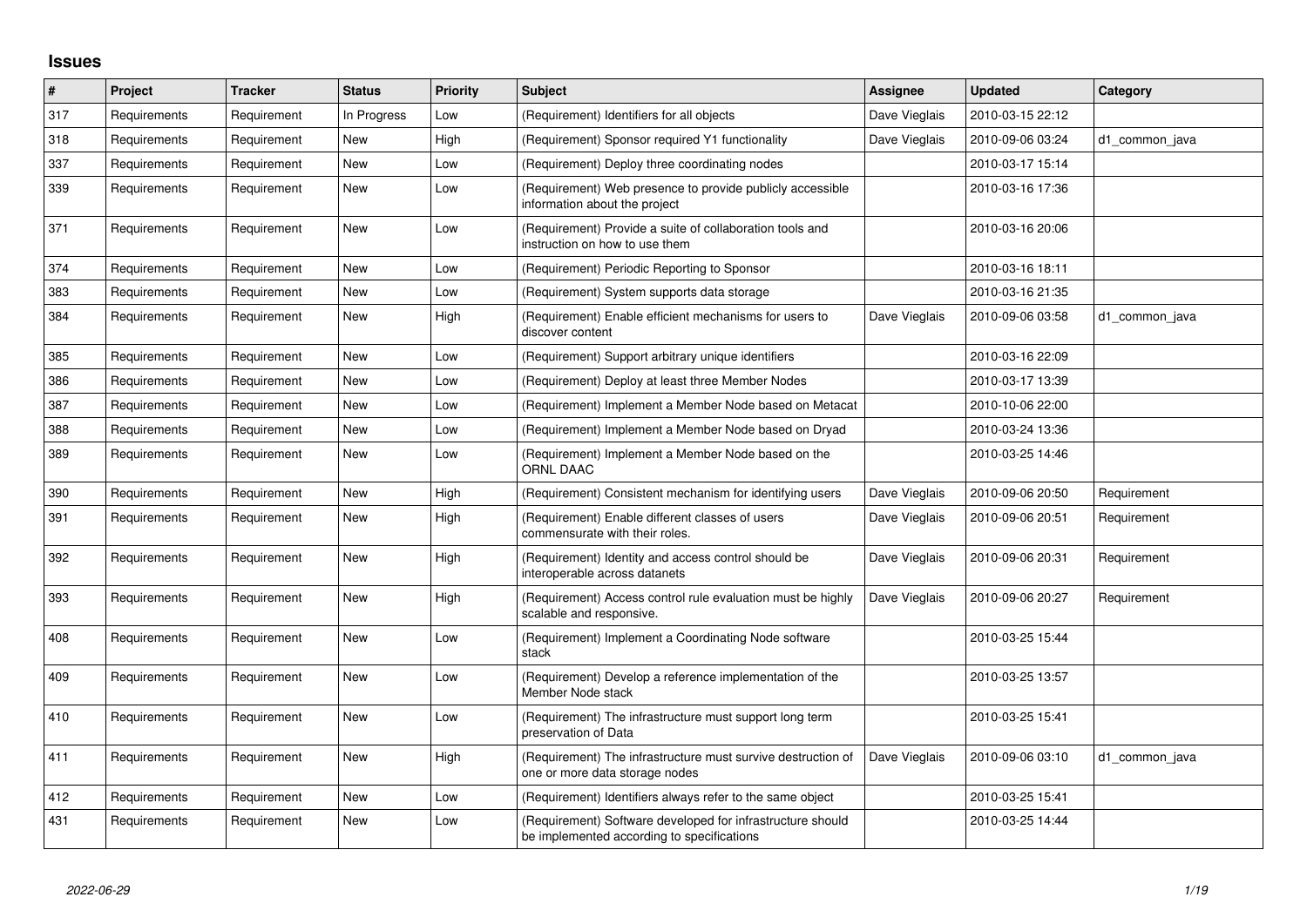| $\#$ | <b>Project</b> | <b>Tracker</b> | <b>Status</b> | <b>Priority</b> | <b>Subject</b>                                                                                                                                             | <b>Assignee</b>     | <b>Updated</b>   | Category      |
|------|----------------|----------------|---------------|-----------------|------------------------------------------------------------------------------------------------------------------------------------------------------------|---------------------|------------------|---------------|
| 433  | Requirements   | Requirement    | New           | Low             | (Requirement) Data and metadata is replicated to at least<br>one other member node                                                                         |                     | 2010-03-25 03:11 |               |
| 439  | Requirements   | Requirement    | <b>New</b>    | Low             | (Requirement) Maintain original copies of all science<br>metadata                                                                                          |                     | 2010-03-25 03:27 |               |
| 455  | Requirements   | Requirement    | New           | Low             | (Requirement) Installation of critical software must be well<br>documented and as automated as possible                                                    |                     | 2010-03-25 13:52 |               |
| 468  | Requirements   | Requirement    | <b>New</b>    | Low             | (Requirement) Design the cyberinfrastructure for the project.                                                                                              |                     | 2010-03-25 16:51 |               |
| 580  | Requirements   | Requirement    | New           | Low             | (Requirement) All software developed on the project should<br>be open source                                                                               | Dave Vieglais       | 2010-04-15 22:57 |               |
| 581  | Requirements   | Requirement    | <b>New</b>    | Low             | (Requirement) System supports multiple types of science<br>metadata                                                                                        |                     | 2010-04-20 20:45 |               |
| 592  | Requirements   | Requirement    | New           | High            | DataONE needs to synchronize metadata between MNs and<br>CNs                                                                                               | <b>Robert Waltz</b> | 2010-09-06 02:28 | d1 cn service |
| 632  | Requirements   | Requirement    | <b>New</b>    | Low             | (Requirement) Monitor the DataONE infrastructure                                                                                                           |                     | 2010-05-28 20:10 |               |
| 725  | Infrastructure | Story          | In Progress   | Normal          | Create Authentication and Access control design<br>specifications                                                                                          | Dave Vieglais       | 2018-01-17 20:52 | Documentation |
| 761  | Requirements   | Requirement    | <b>New</b>    | High            | (Requirement) Users can specify authorization rules for data<br>objects, science metadata objects, and process artifacts<br>separately                     | Dave Vieglais       | 2010-09-06 03:06 | Requirement   |
| 762  | Requirements   | Requirement    | New           | High            | (Requirement) User identities can be derived from existing<br>institutional directory services                                                             | Dave Vieglais       | 2010-09-06 03:01 | Requirement   |
| 763  | Requirements   | Requirement    | New           | High            | (Requirement) Authentication and authorization services are<br>geographically replicated                                                                   | Dave Vieglais       | 2010-09-06 20:52 | Requirement   |
| 764  | Requirements   | Requirement    | <b>New</b>    | High            | (Requirement) Authentication and access control should be<br>consistently available                                                                        | Dave Vieglais       | 2010-09-06 20:32 | Requirement   |
| 765  | Requirements   | Requirement    | New           | High            | (Requirement) Tools can access an API for authn and authz                                                                                                  | Dave Vieglais       | 2010-09-06 20:30 | Requirement   |
| 766  | Requirements   | Requirement    | <b>New</b>    | High            | (Requirement) Users should be able to easily assign proxy<br>privileges to other users and to systems acting on their behalf<br>for limited time durations | Dave Vieglais       | 2010-08-11 00:11 | Requirement   |
| 767  | Requirements   | Requirement    | <b>New</b>    | High            | (Requirement) Users need to be able to express embargo<br>rules for data                                                                                   | Dave Vieglais       | 2010-08-11 00:16 | Requirement   |
| 768  | Requirements   | Requirement    | <b>New</b>    | High            | (Requirement) Need default authz policies that resolve<br>problems associated with inaccessible principals                                                 | Dave Vieglais       | 2010-08-11 00:34 | Requirement   |
| 769  | Requirements   | Requirement    | New           | High            | (Requirement) Authorization should support critical roles,<br>such as curators and system administrators                                                   | Dave Vieglais       | 2010-09-06 03:02 | Requirement   |
| 770  | Requirements   | Requirement    | New           | High            | (Requirement) Authorization system should be able to<br>express the pseudo-principal concepts like 'public'                                                | Dave Vieglais       | 2010-08-11 00:41 | Requirement   |
| 771  | Requirements   | Requirement    | New           | High            | (Requirement) User identities should have simple string<br>serializations that express both the user identity and<br>namespace from which it is drawn      | Dave Vieglais       | 2010-09-06 03:12 | Requirement   |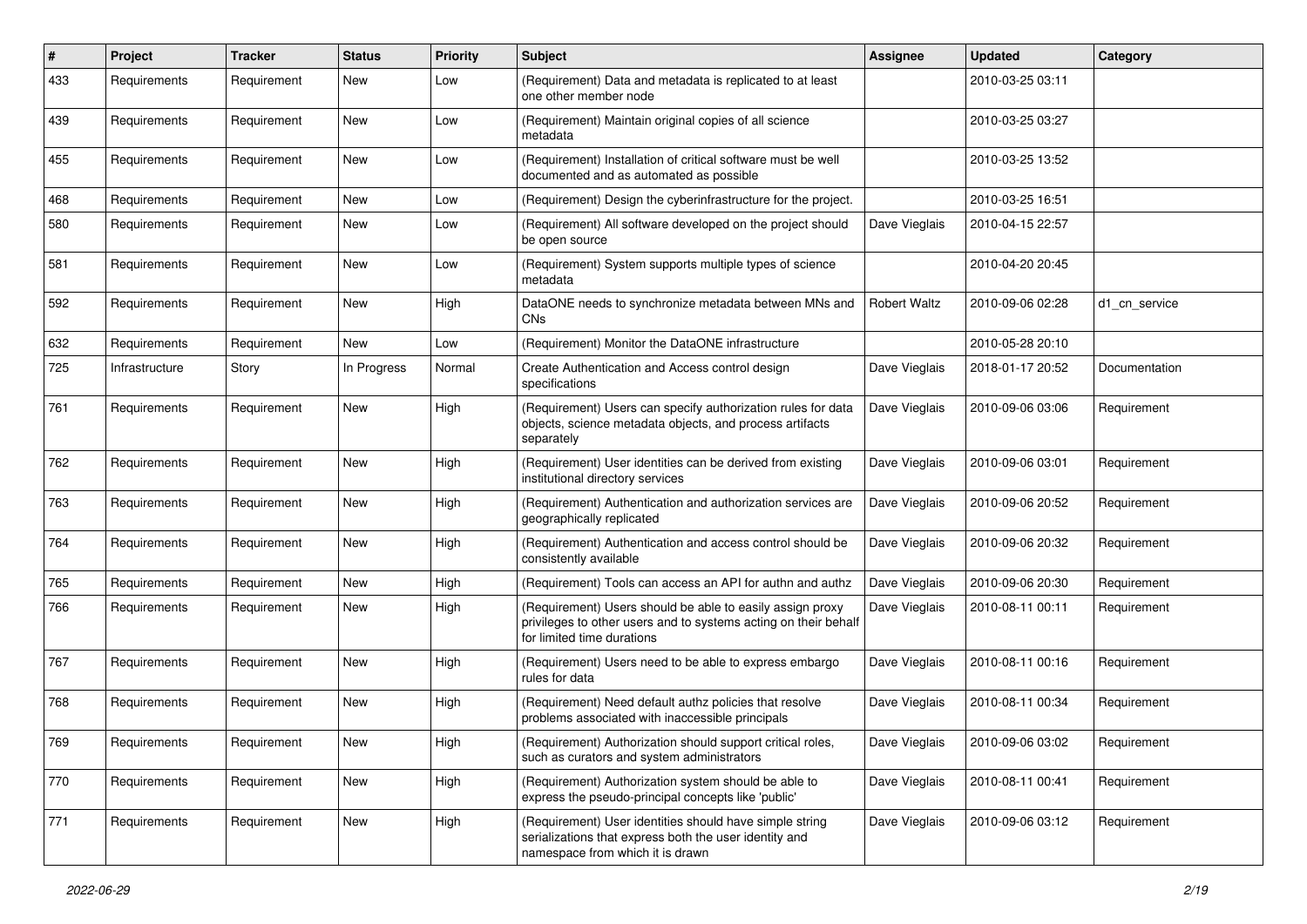| $\vert$ # | Project        | Tracker     | <b>Status</b> | <b>Priority</b> | <b>Subject</b>                                                                                              | <b>Assignee</b>      | <b>Updated</b>   | Category            |
|-----------|----------------|-------------|---------------|-----------------|-------------------------------------------------------------------------------------------------------------|----------------------|------------------|---------------------|
| 772       | Requirements   | Requirement | <b>New</b>    | High            | (Requirement) Authentication services should be compatible<br>with existing infrastructure and applications | Dave Vieglais        | 2010-08-11 07:54 | Requirement         |
| 777       | Requirements   | Requirement | <b>New</b>    | High            | (Requirement) Authorization rules should support common<br>permission levels                                | Dave Vieglais        | 2010-09-06 20:49 | Requirement         |
| 795       | Requirements   | Requirement | <b>New</b>    | High            | (Requirement) System must support revocation of user<br>permissions                                         | Dave Vieglais        | 2010-08-29 20:45 | Requirement         |
| 817       | Infrastructure | Task        | <b>New</b>    | Low             | Integration testing: Make Java and Python stack return<br>values equal for each function.                   | Roger Dahl           | 2012-10-08 18:47 |                     |
| 820       | Requirements   | Requirement | <b>New</b>    | High            | (Requirement) Common API for authentication and<br>authorization operations                                 | Dave Vieglais        | 2010-09-06 21:23 | Requirement         |
| 821       | Requirements   | Requirement | <b>New</b>    | High            | (Requirement) Sponsor required functionality                                                                | Dave Vieglais        | 2010-09-06 03:28 | d1 common java      |
| 822       | Requirements   | Requirement | New           | High            | (Requirement) Object access and manipulation should be<br>responsive                                        | Dave Vieglais        | 2010-09-06 20:27 | d1 common java      |
| 907       | Infrastructure | Task        | In Progress   | Normal          | unify d1 integration for multiple environments and test<br>languages                                        | Rob Nahf             | 2012-10-16 21:34 | d1 integration      |
| 925       | Infrastructure | Task        | <b>New</b>    | Normal          | Test for correct response to invalid input:<br>CCI.ITK.FUSE-client                                          |                      | 2011-10-31 20:32 | d1_client_ONEDrive  |
| 991       | Infrastructure | Task        | New           | Low             | implement HEAD /resolve/ <guid></guid>                                                                      |                      | 2010-10-13 22:02 |                     |
| 995       | Infrastructure | Task        | New           | Normal          | implement JSON formatted OLLs                                                                               |                      | 2010-10-25 16:45 |                     |
| 1001      | Infrastructure | Task        | <b>New</b>    | Normal          | Link documentation living with projects into ArchitectureDocs                                               |                      | 2010-10-21 14:55 |                     |
| 1035      | Infrastructure | Task        | In Progress   | Normal          | Develop reference architecture documents                                                                    | <b>Bruce Wilson</b>  | 2011-03-03 19:26 | Documentation       |
| 1047      | Infrastructure | Task        | In Progress   | Normal          | Write Authentication system specification                                                                   | Matthew Jones        | 2014-10-01 20:47 |                     |
| 1048      | Infrastructure | Task        | In Progress   | Normal          | Write authorization system specification                                                                    | Matthew Jones        | 2014-10-01 20:47 |                     |
| 1061      | Infrastructure | Task        | In Progress   | Normal          | Identify approach to IdentityMapping                                                                        | Matthew Jones        | 2014-10-01 20:47 |                     |
| 1073      | Infrastructure | Task        | New           | Normal          | Design client application authentication redirection approach                                               | <b>Matthew Jones</b> | 2014-10-01 20:47 | d1_identity_manager |
| 1159      | Infrastructure | Task        | In Progress   | Normal          | Add description of Group creation and management to<br>design specs.                                        | <b>Matthew Jones</b> | 2014-10-01 20:47 |                     |
| 1225      | Infrastructure | Task        | <b>New</b>    | Normal          | Configure Hudson Metacat build                                                                              |                      | 2011-01-13 14:41 | Metacat             |
| 1226      | Infrastructure | Task        | <b>New</b>    | Normal          | Verify that cn buildout is using the hudson generated Metacat<br>war                                        |                      | 2011-01-13 14:57 | d1 cn buildout      |
| 1227      | Infrastructure | Task        | <b>New</b>    | Normal          | configure Hudson to build Mercury for deployment to a CN                                                    | Dave Vieglais        | 2011-01-13 15:16 | d1_mercury          |
| 1234      | Infrastructure | Task        | <b>New</b>    | Normal          | Record performance metrics for member nodes                                                                 |                      | 2011-01-15 02:52 |                     |
| 1236      | Infrastructure | Task        | <b>New</b>    | Normal          | Highly variable response times from cn.dataone.org                                                          |                      | 2011-01-17 16:34 | d1_cn_service       |
| 1331      | Infrastructure | Task        | <b>New</b>    | Normal          | Possibly combine MN crud.create() and MN crud.update()                                                      |                      | 2011-02-09 22:44 |                     |
| 1332      | Infrastructure | Task        | <b>New</b>    | Normal          | Possibly remove MN_crud.update()                                                                            |                      | 2011-02-09 22:50 |                     |
| 1333      | Infrastructure | Task        | <b>New</b>    | Normal          | traceInformation -> trace                                                                                   |                      | 2011-02-09 22:46 |                     |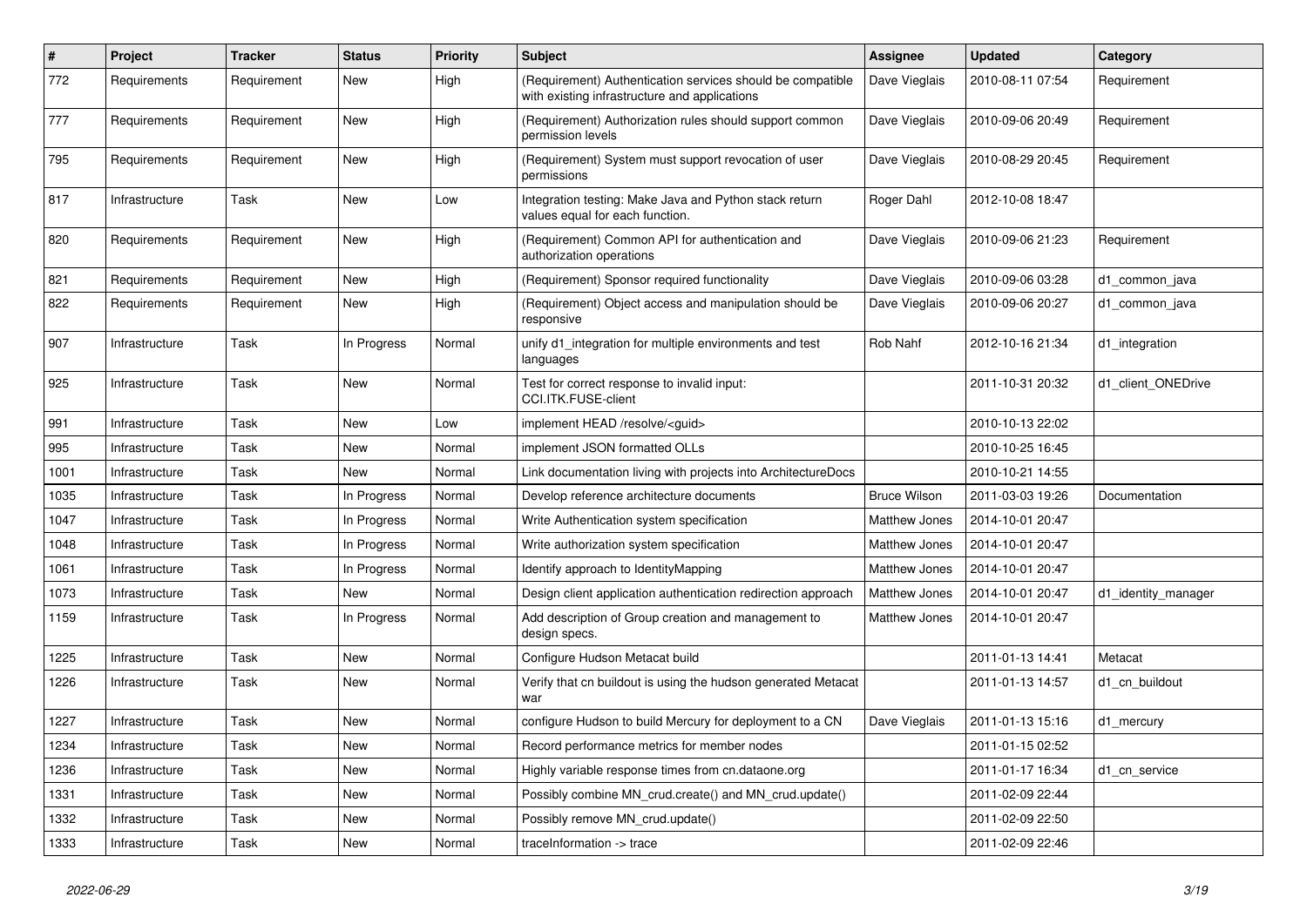| #    | Project        | <b>Tracker</b> | <b>Status</b> | <b>Priority</b> | Subject                                                                       | Assignee            | <b>Updated</b>   | Category          |
|------|----------------|----------------|---------------|-----------------|-------------------------------------------------------------------------------|---------------------|------------------|-------------------|
| 1334 | Infrastructure | Task           | New           | Normal          | Completely remove detailCode                                                  |                     | 2011-02-09 22:51 |                   |
| 1335 | Infrastructure | Task           | New           | Normal          | Local caching of the d1 schema.                                               |                     | 2011-02-09 22:56 |                   |
| 1339 | Infrastructure | Task           | New           | Normal          | "common" -> "base" or "foundation"                                            |                     | 2011-02-09 23:19 |                   |
| 1411 | Infrastructure | Task           | New           | Normal          | <b>Vendor Specific Extensions</b>                                             |                     | 2011-03-08 16:59 |                   |
| 1412 | <b>CN REST</b> | Task           | New           | Normal          | MN health check performed by CN                                               | <b>Robert Waltz</b> | 2015-01-19 23:06 |                   |
| 1414 | Infrastructure | Task           | New           | Normal          | How to represent additional Node attributes.                                  |                     | 2011-03-09 06:16 |                   |
| 1442 | DataONE API    | Task           | <b>New</b>    | Normal          | Identify monitoring and logging use cases and requirements                    | Dave Vieglais       | 2015-01-19 23:06 |                   |
| 1443 | DataONE API    | Task           | New           | Normal          | Identify operational requirements for monitoring and logging                  | Dave Vieglais       | 2015-01-19 23:06 |                   |
| 1467 | Infrastructure | Task           | In Progress   | Normal          | Complete d1_schema changes for Authz and Authn.                               | Matthew Jones       | 2014-10-01 20:47 | Documentation     |
| 1471 | Infrastructure | Task           | New           | Normal          | Define implicit curator role at Member Nodes.                                 | Matthew Jones       | 2014-10-01 20:47 |                   |
| 1472 | Infrastructure | Task           | New           | Normal          | Explain revocation policies via MN curator.                                   | Matthew Jones       | 2014-10-01 20:47 |                   |
| 1473 | Infrastructure | Task           | New           | Normal          | Make default access policy explicit in Authz docs.                            | Matthew Jones       | 2014-10-01 20:47 |                   |
| 1474 | Infrastructure | Task           | New           | Normal          | Design verification process for new accounts                                  | Matthew Jones       | 2014-10-01 20:47 |                   |
| 1479 | <b>CN REST</b> | Task           | In Progress   | Normal          | Design web UI for validating newly created identities                         | Ben Leinfelder      | 2015-01-19 22:59 |                   |
| 1481 | Infrastructure | Task           | <b>New</b>    | Normal          | Clarify spec that groups can own objects                                      | Matthew Jones       | 2014-10-01 20:47 |                   |
| 1482 | Infrastructure | Task           | New           | Normal          | Design mechanism to collapse two accounts into one                            | Matthew Jones       | 2014-10-01 20:47 |                   |
| 1484 | Infrastructure | Task           | New           | Normal          | Decide on format for Principals                                               | Matthew Jones       | 2014-10-01 20:47 |                   |
| 1485 | Infrastructure | Task           | New           | Normal          | Clean up authn requirements listing                                           | Matthew Jones       | 2014-10-01 20:47 |                   |
| 1494 | Infrastructure | Task           | New           | Normal          | Create sequence diagrams for Authentication services.                         | Matthew Jones       | 2014-10-01 20:47 |                   |
| 1502 | Infrastructure | Task           | <b>New</b>    | Normal          | Fix hierarchy of permission levels.                                           | Matthew Jones       | 2014-10-01 20:47 | Documentation     |
| 1518 | Infrastructure | Task           | New           | Normal          | How to support caching                                                        |                     | 2011-05-04 14:33 |                   |
| 1519 | Infrastructure | Task           | New           | Normal          | HTTP Byte Range Requests                                                      |                     | 2011-05-04 14:34 |                   |
| 1520 | Infrastructure | Task           | New           | Normal          | <b>Stream Output</b>                                                          |                     | 2011-05-04 14:35 |                   |
| 1521 | Infrastructure | Task           | New           | Normal          | <b>Compressed Response</b>                                                    |                     | 2011-05-04 14:35 |                   |
| 1527 | Infrastructure | Task           | New           | Normal          | Allow AccessPolicy to be set for groups                                       | Matthew Jones       | 2014-10-01 20:47 |                   |
| 1552 | Java Client    | Task           | New           | Normal          | Copy TestSimpleMultipartEntity from d1_common_java to<br>d1_integration       | Rob Nahf            | 2015-02-11 19:49 |                   |
| 1554 | Java Client    | Task           | New           | Normal          | Create MockHttpClient for testing in d1_common_java                           | Rob Nahf            | 2015-02-11 19:49 | d1_common_java    |
| 1555 | Java Client    | Task           | New           | Normal          | Modify TestSimpleMultipartEntity for use with MockHttpClient                  | Rob Nahf            | 2015-02-11 19:49 | d1_common_java    |
| 1556 | Infrastructure | Task           | In Progress   | High            | Interns mailing list                                                          |                     | 2011-05-12 23:02 |                   |
| 1559 | Java Client    | Task           | New           | Low             | Refactor d1_libclient_java echo tests                                         | Rob Nahf            | 2015-02-11 19:49 | d1 libclient java |
| 1585 | Infrastructure | Task           | New           | Low             | add exec-maven-plugin to trigger python integration tests at<br>verify phase. | Rob Nahf            | 2012-10-16 21:32 |                   |
| 1644 | DataONE API    | Story          | New           | Normal          | Develop an object format creation policy                                      |                     | 2018-01-17 20:46 |                   |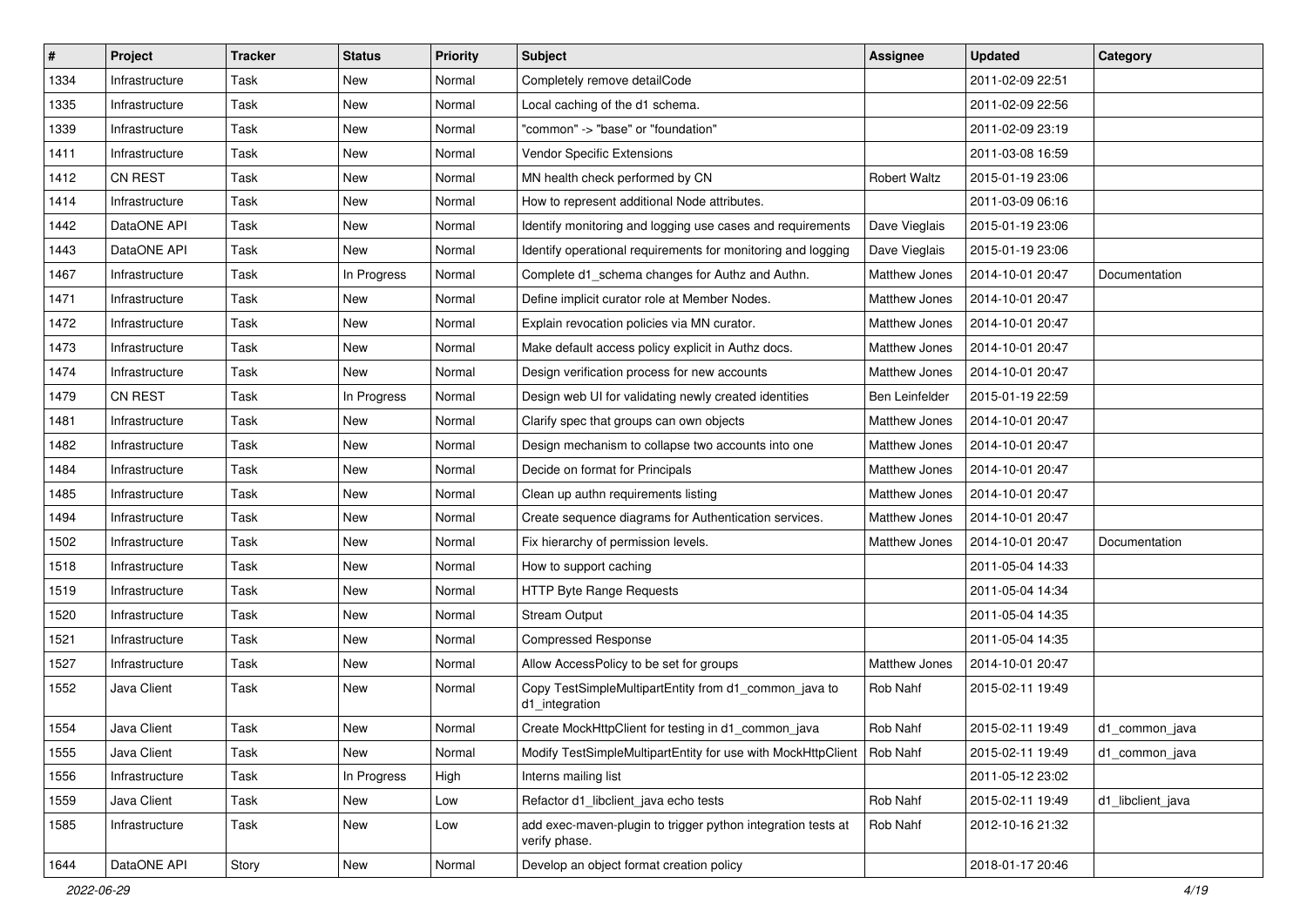| #    | Project        | <b>Tracker</b> | <b>Status</b> | <b>Priority</b> | <b>Subject</b>                                                                                          | <b>Assignee</b>      | <b>Updated</b>   | Category                  |
|------|----------------|----------------|---------------|-----------------|---------------------------------------------------------------------------------------------------------|----------------------|------------------|---------------------------|
| 1646 | Infrastructure | Task           | <b>New</b>    | Normal          | Add addFormat() to the CNCore API                                                                       |                      | 2016-06-22 16:51 |                           |
| 1647 | Java Client    | Task           | <b>New</b>    | Normal          | Update d1_common_java ObjectFormatServiceImpl to<br>include addFormat()                                 |                      | 2016-06-22 16:51 | d1 common java            |
| 1648 | Java Client    | Task           | New           | Normal          | Update d1_libclient_java ObjectFormatCache to include<br>addFormat()                                    |                      | 2016-06-22 16:51 | d1 libclient java         |
| 1649 | Infrastructure | Task           | New           | Normal          | Update Metacat's CNCorelmpl to include addFormat()                                                      |                      | 2016-06-22 16:51 |                           |
| 1650 | Infrastructure | Task           | <b>New</b>    | Normal          | Update d1_cn_service ProxyCNCoreService and<br>CNCoreController to include addFormat()                  |                      | 2016-06-22 16:51 |                           |
| 1651 | Infrastructure | Task           | <b>New</b>    | Normal          | Update Metacat ResourceHandler to field the PUT call on<br>/formats/fmtid                               |                      | 2016-06-22 16:51 |                           |
| 1660 | Infrastructure | Task           | <b>New</b>    | Normal          | Refactor REST calls so that mandatory args are part of the<br>URL and optional args are key/value pairs |                      | 2011-06-28 21:35 |                           |
| 1671 | Infrastructure | Task           | <b>New</b>    | Normal          | Need folder for DUG, accessible by DUG members                                                          | Matthew Jones        | 2011-07-12 12:09 | <b>Support Operations</b> |
| 1762 | Infrastructure | Task           | New           | Normal          | Sketch CN components and associations                                                                   | Dave Vieglais        | 2014-10-02 17:40 |                           |
| 1808 | Infrastructure | Task           | <b>New</b>    | Normal          | MNAuthorization.isAuthorized() -> assertAuthorized()                                                    |                      | 2011-10-04 16:08 |                           |
| 1873 | Infrastructure | Feature        | New           | Normal          | Postproccessing tool for log reporting                                                                  |                      | 2014-10-02 17:06 | d1_log_aggregation        |
| 1890 | Infrastructure | Task           | New           | Normal          | Comply with Maven Central requirements for publishing<br>artifacts                                      | <b>Matthew Jones</b> | 2011-10-27 21:39 |                           |
| 1961 | Infrastructure | Task           | <b>New</b>    | Normal          | Types.ErrorMessage - does not exist                                                                     | Dave Vieglais        | 2014-10-02 17:21 | Documentation             |
| 1983 | Infrastructure | Task           | New           | Normal          | UC04 describes MNCore.ping() with discovery capability                                                  | Dave Vieglais        | 2014-10-02 17:21 | Documentation             |
| 1986 | Infrastructure | Task           | New           | Normal          | Update UC04 to use correct CN method for determining if a<br>PID exists                                 | Dave Vieglais        | 2014-10-02 17:21 | Documentation             |
| 2018 | Infrastructure | Task           | <b>New</b>    | Normal          | document DataONE CA operations procedures                                                               | Matthew Jones        | 2012-04-23 17:53 | <b>Support Operations</b> |
| 2028 | Infrastructure | Task           | New           | Normal          | Document VM specifications for CNs                                                                      | Dave Vieglais        | 2014-09-24 18:29 | Management                |
| 2029 | Infrastructure | Task           | New           | Normal          | Document VM specifications for replication MNs                                                          | Dave Vieglais        | 2014-09-24 18:29 | Management                |
| 2030 | Infrastructure | Task           | New           | Normal          | Document the structure and interconnections of VM host<br>hardware at UNM                               | Dave Vieglais        | 2014-09-24 18:29 | Hardware                  |
| 2031 | Infrastructure | Task           | New           | Normal          | Document the structure and interconnections of VM host<br>hardware at UCSB                              | Nick Outin           | 2014-09-24 18:29 | Hardware                  |
| 2033 | Infrastructure | Task           | <b>New</b>    | Normal          | Document hardware / CN administrators and their contact<br>info                                         | Dave Vieglais        | 2014-09-24 18:29 | Management                |
| 2035 | Infrastructure | Task           | New           | Normal          | Design nagios system for monitoring CN locations                                                        | Nick Outin           | 2014-09-24 18:29 | d1 monitor                |
| 2051 | Infrastructure | Task           | New           | Normal          | Use subject instead of NodeRef                                                                          |                      | 2011-11-23 18:11 | Documentation             |
| 2053 | Infrastructure | Task           | New           | Normal          | CNReplication.setReplicationStatus() - Add info about<br>serialVersion                                  |                      | 2014-10-02 17:21 |                           |
| 2054 | Infrastructure | Task           | New           | Normal          | CNReplication.setReplicationPolicy(),<br>updateReplicationMetadata()                                    | Dave Vieglais        | 2014-10-02 17:21 | Documentation             |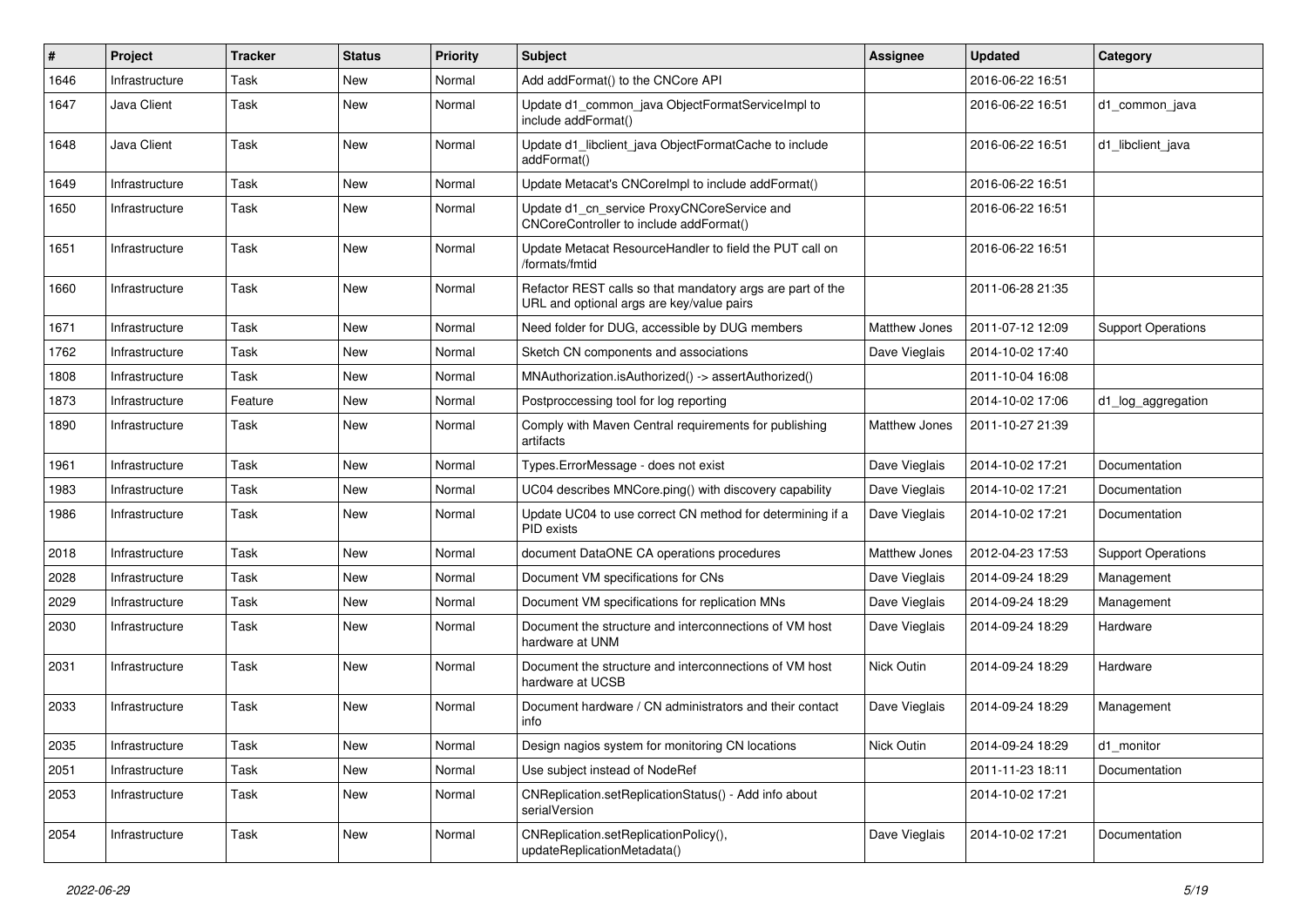| #    | Project        | <b>Tracker</b> | <b>Status</b> | <b>Priority</b> | <b>Subject</b>                                                                                | Assignee            | <b>Updated</b>   | Category                      |
|------|----------------|----------------|---------------|-----------------|-----------------------------------------------------------------------------------------------|---------------------|------------------|-------------------------------|
| 2083 | Infrastructure | Task           | New           | Normal          | Split the CN API into public and private sections                                             | Dave Vieglais       | 2014-10-02 17:21 | Documentation                 |
| 2123 | Infrastructure | Task           | <b>New</b>    | Normal          | Description of serialVersion                                                                  | Dave Vieglais       | 2014-10-02 17:21 | Documentation                 |
| 2131 | Infrastructure | Task           | New           | Normal          | CNRegister.updateNodeCapabilities() - nodeid -> nodeld                                        | Dave Vieglais       | 2014-10-02 17:21 |                               |
| 2133 | Infrastructure | Task           | New           | Normal          | listObjects() datetime slicing                                                                |                     | 2011-12-12 23:15 |                               |
| 2142 | Infrastructure | Task           | New           | Normal          | MNReplication.getReplica() - include PID in signature                                         | Dave Vieglais       | 2014-10-02 17:21 | Documentation                 |
| 2147 | Infrastructure | Task           | New           | Low             | The Python stack does not support Unicode supplementary<br>characters (above 0xffff)          | Roger Dahl          | 2012-04-16 03:50 | d1 common python              |
| 2151 | Infrastructure | Task           | New           | Normal          | Ensuring that cited objects are not deleted                                                   |                     | 2011-12-23 04:20 |                               |
| 2168 | <b>CN REST</b> | Task           | New           | Normal          | Design UI for identity validation                                                             | Ben Leinfelder      | 2015-01-19 22:59 |                               |
| 2169 | Infrastructure | Task           | In Progress   | Normal          | Design content and layout for status page                                                     | Dave Vieglais       | 2012-03-14 20:40 | d1 monitor                    |
| 2172 | Infrastructure | Task           | New           | Normal          | Types.DateTime: Example serialization without TZ designator                                   | Dave Vieglais       | 2014-10-02 17:21 | Documentation                 |
| 2227 | Infrastructure | Task           | New           | Normal          | Specify valid mimetypes for responses                                                         | Dave Vieglais       | 2014-10-02 17:21 | Documentation                 |
| 2281 | Infrastructure | Task           | New           | Low             | Possibly update the Identity Management and Authenticated<br>Session Management doc           | Matthew Jones       | 2014-10-01 20:47 | Authentication, Authorization |
| 2286 | Infrastructure | Task           | New           | Low             | Change Exceptions. Invalid Token to<br>Exceptions.InvalidSession                              | Dave Vieglais       | 2014-10-02 17:21 | Documentation                 |
| 2342 | Infrastructure | Task           | <b>New</b>    | Normal          | CNCore.reserveldentifier() - Update REST description                                          | Dave Vieglais       | 2014-10-02 17:21 | Documentation                 |
| 2343 | Infrastructure | Task           | New           | Normal          | Convert style sheets to separate product                                                      | Ben Leinfelder      | 2012-02-15 17:43 |                               |
| 2344 | Infrastructure | Task           | New           | Normal          | Add category for Ben's style sheets in Redmine                                                | Dave Vieglais       | 2012-02-15 17:45 | <b>Support Operations</b>     |
| 2394 | Infrastructure | Task           | New           | Normal          | CNRead.search() - solr / SOLR                                                                 | Dave Vieglais       | 2014-10-02 17:21 | Documentation                 |
| 2411 | Infrastructure | Bug            | In Progress   | Normal          | knb MNs and CNs allow self-signed certificates to connect                                     | Chris Jones         | 2014-10-01 22:22 | Environment.Development       |
| 2414 | <b>CN REST</b> | Task           | New           | Normal          | Implement exceptions for search/solr endoint                                                  | Skye Roseboom       | 2015-01-19 22:49 |                               |
| 2415 | CN REST        | Task           | New           | Normal          | Implement exceptions for log endpoint                                                         | <b>Robert Waltz</b> | 2015-01-19 22:49 |                               |
| 2464 | Infrastructure | Task           | New           | Normal          | Authentication - no space after comma in subjects                                             | Dave Vieglais       | 2014-10-02 17:21 | Documentation                 |
| 2465 | Infrastructure | Task           | New           | Normal          | Authentication - Remove TODO about selecting format for<br>principal name                     | Dave Vieglais       | 2014-10-02 17:21 | Documentation                 |
| 2466 | Infrastructure | Task           | New           | Normal          | Authentication - Remove references to Principal                                               | Dave Vieglais       | 2014-10-02 17:21 | Documentation                 |
| 2475 | Infrastructure | Task           | New           | Normal          | CNReplication.setReplicationStatus() - How to represent null                                  | Dave Vieglais       | 2014-10-02 17:21 | Documentation                 |
| 2487 | <b>CN REST</b> | Task           | New           | Normal          | How does a CN handle the failure of MN replica to receive<br>MNStorage.sytemMetadataChanged() | <b>Robert Waltz</b> | 2016-08-10 20:51 |                               |
| 2488 | Infrastructure | Story          | New           | Normal          | Changing the authoritativeMembernode will require all<br>replica's systemMetadata be updated  | Dave Vieglais       | 2018-01-17 20:39 | d1 synchronization            |
| 2492 | Infrastructure | Task           | New           | Normal          | Add status page for given {pid}                                                               | Ben Leinfelder      | 2012-03-15 02:02 | d1_monitor                    |
| 2508 | Infrastructure | Task           | New           | Normal          | MNStorage.delete(), MNStorage.update() - Action must be<br>denied for replicas.               | Dave Vieglais       | 2014-10-02 17:21 | Documentation                 |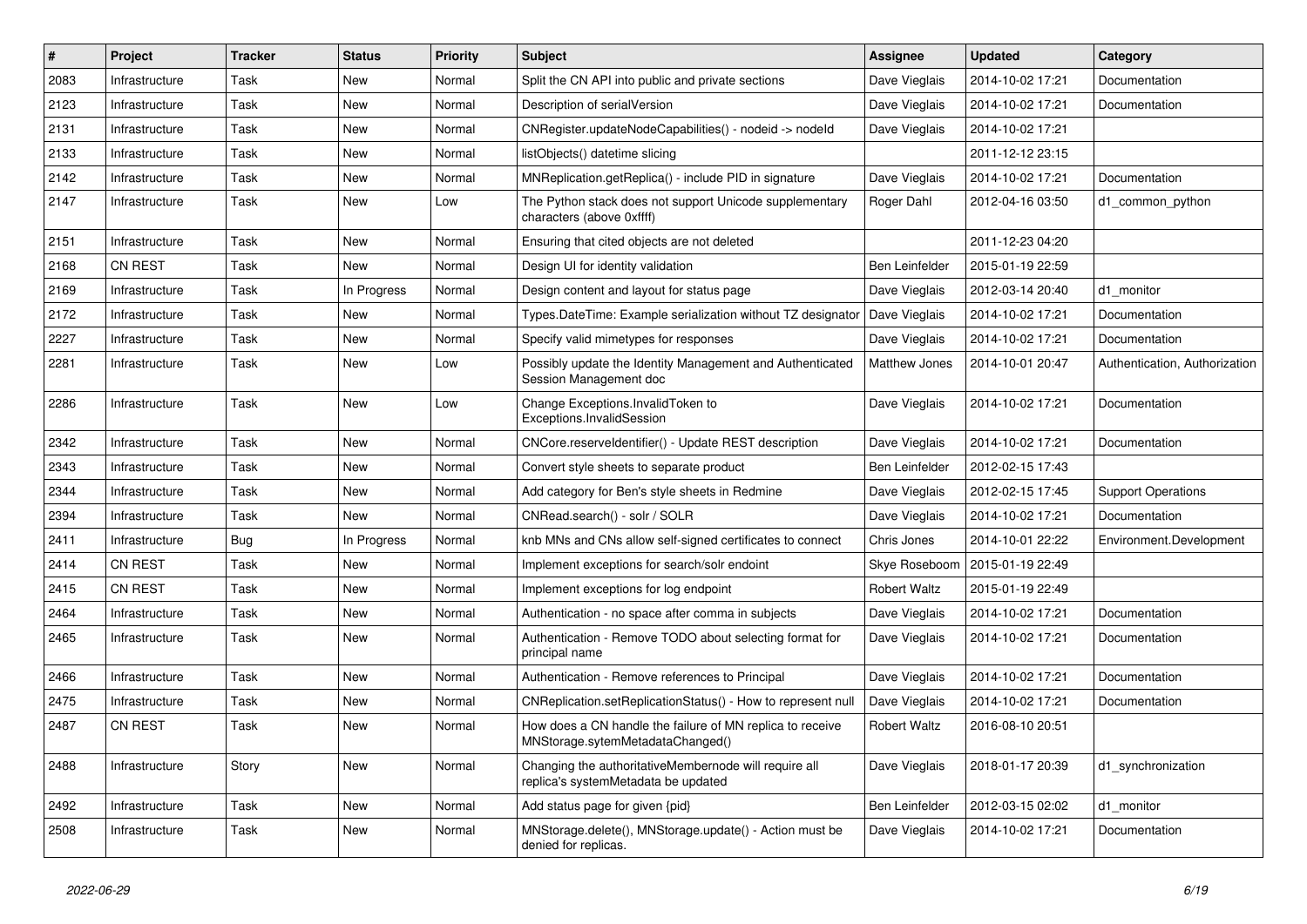| #    | Project        | <b>Tracker</b> | <b>Status</b> | <b>Priority</b> | <b>Subject</b>                                                                                  | <b>Assignee</b>      | Updated          | Category                      |
|------|----------------|----------------|---------------|-----------------|-------------------------------------------------------------------------------------------------|----------------------|------------------|-------------------------------|
| 2540 | Infrastructure | Feature        | In Progress   | Normal          | add generateldentifier() method to MNStorage API                                                | Dave Vieglais        | 2014-10-02 17:54 | Documentation                 |
| 2545 | Infrastructure | Task           | New           | Normal          | create d1_integration tests using for MN generateldentifier                                     | Rob Nahf             | 2014-10-02 17:54 | d1_integration                |
| 2548 | Infrastructure | Story          | <b>New</b>    | Normal          | recasting untrusted certs to public poses accessibility<br>inconsistency to users               |                      | 2018-01-17 20:36 | Authentication, Authorization |
| 2549 | Infrastructure | Task           | <b>New</b>    | Normal          | document the decision                                                                           | Matthew Jones        | 2012-03-27 22:03 | Authentication, Authorization |
| 2585 | Infrastructure | Task           | In Progress   | Normal          | Update Use Case 09                                                                              | Skye Roseboom        | 2014-09-11 15:47 | d1 replication                |
| 2593 | Infrastructure | Task           | New           | Normal          | Prepare science data and metadata content for the workshop                                      | Dave Vieglais        | 2012-04-09 22:52 |                               |
| 2594 | Infrastructure | Task           | <b>New</b>    | Normal          | Prepare a Mercury MN overview for the workshop                                                  | Giri Palanisamy      | 2012-04-09 22:59 | mn.Mercury                    |
| 2642 | Infrastructure | Task           | In Progress   | Normal          | Try installing GMN according to the setup instructions                                          | <b>Andrew Pippin</b> | 2012-07-06 16:25 | d1 mn GMN                     |
| 2646 | Infrastructure | Task           | <b>New</b>    | Normal          | MNReplication.getReplica() - Add information about<br>CNReplication.isNodeAuthorized()          | Dave Vieglais        | 2014-10-02 17:21 | Documentation                 |
| 2660 | Infrastructure | Task           | <b>New</b>    | Normal          | Deciding on a key size for D1 certs                                                             | Dave Vieglais        | 2014-10-02 17:21 | Documentation                 |
| 2664 | Infrastructure | Task           | New           | Normal          | Create documentation for how transitivity is enacted for<br>authorization                       | Matthew Jones        | 2014-10-01 20:47 | Authentication, Authorization |
| 2685 | Infrastructure | Task           | <b>New</b>    | Normal          | Where's the WIFFM on the DataONE web site for the<br>researcher user?                           |                      | 2012-05-01 15:31 | <b>Support Operations</b>     |
| 2688 | Infrastructure | Task           | New           | Normal          | Develop guidelines for how Subject entries are handled -<br>creation, normalization, comparison | Dave Vieglais        | 2014-09-24 18:27 | Documentation                 |
| 2791 | Infrastructure | Task           | New           | Normal          | verify on dev machines                                                                          | Dave Vieglais        | 2012-05-21 17:41 | d1 cn buildout                |
| 2793 | Infrastructure | Task           | <b>New</b>    | Normal          | MNRead.describe() - Document special requirement of<br>returning D1 exceptions in header        | Dave Vieglais        | 2014-10-02 17:21 | Documentation                 |
| 2794 | Infrastructure | Task           | <b>New</b>    | Normal          | Exceptions: Remove unsupported exception serializations<br>and add "header serialization"       | Dave Vieglais        | 2014-10-02 17:21 | Documentation                 |
| 2809 | Infrastructure | Task           | <b>New</b>    | Normal          | MNStorage.update() - Make behavior explicit                                                     | Dave Vieglais        | 2014-10-02 17:21 | Documentation                 |
| 2810 | Infrastructure | Task           | <b>New</b>    | Normal          | setReplicationStatus() example rwt state transition is<br>incorrect                             | Dave Vieglais        | 2014-10-02 17:21 | Documentation                 |
| 2826 | Infrastructure | Task           | <b>New</b>    | Normal          | MNStorage.archive() - Permissions                                                               | Dave Vieglais        | 2014-10-02 17:21 | Documentation                 |
| 2827 | Infrastructure | Task           | In Progress   | Normal          | nesting groups requires schema change*                                                          | Dave Vieglais        | 2015-06-25 22:00 | d1 schemas                    |
| 2896 | Infrastructure | Task           | New           | Normal          | Modify the admin DN in createObjectformat script per<br>environment                             | Chris Jones          | 2012-10-05 14:23 | d1 cn buildout                |
| 2944 | Infrastructure | Story          | New           | Normal          | Design and implement a MN kill switch mechanism                                                 | Dave Vieglais        | 2018-01-17 20:30 | <b>Support Operations</b>     |
| 2956 | Infrastructure | Task           | In Progress   | Normal          | content-checking tests for MNs entering an environment                                          | Rob Nahf             | 2014-10-01 22:04 | d1 integration                |
| 2968 | Java Client    | <b>Bug</b>     | New           | Normal          | cn.getFormat() doesn't use cn associated with the CNode<br>object                               | Rob Nahf             | 2015-02-11 20:56 | d1 libclient java             |
| 3046 | Infrastructure | Task           | In Progress   | Normal          | Create utility to update ORE maps with invalid date formats                                     | Ben Leinfelder       | 2012-08-14 23:41 |                               |
| 3047 | Infrastructure | <b>Bug</b>     | In Progress   | Normal          | Metacat allows whitespace in Identifiers                                                        | Ben Leinfelder       | 2018-11-13 21:44 |                               |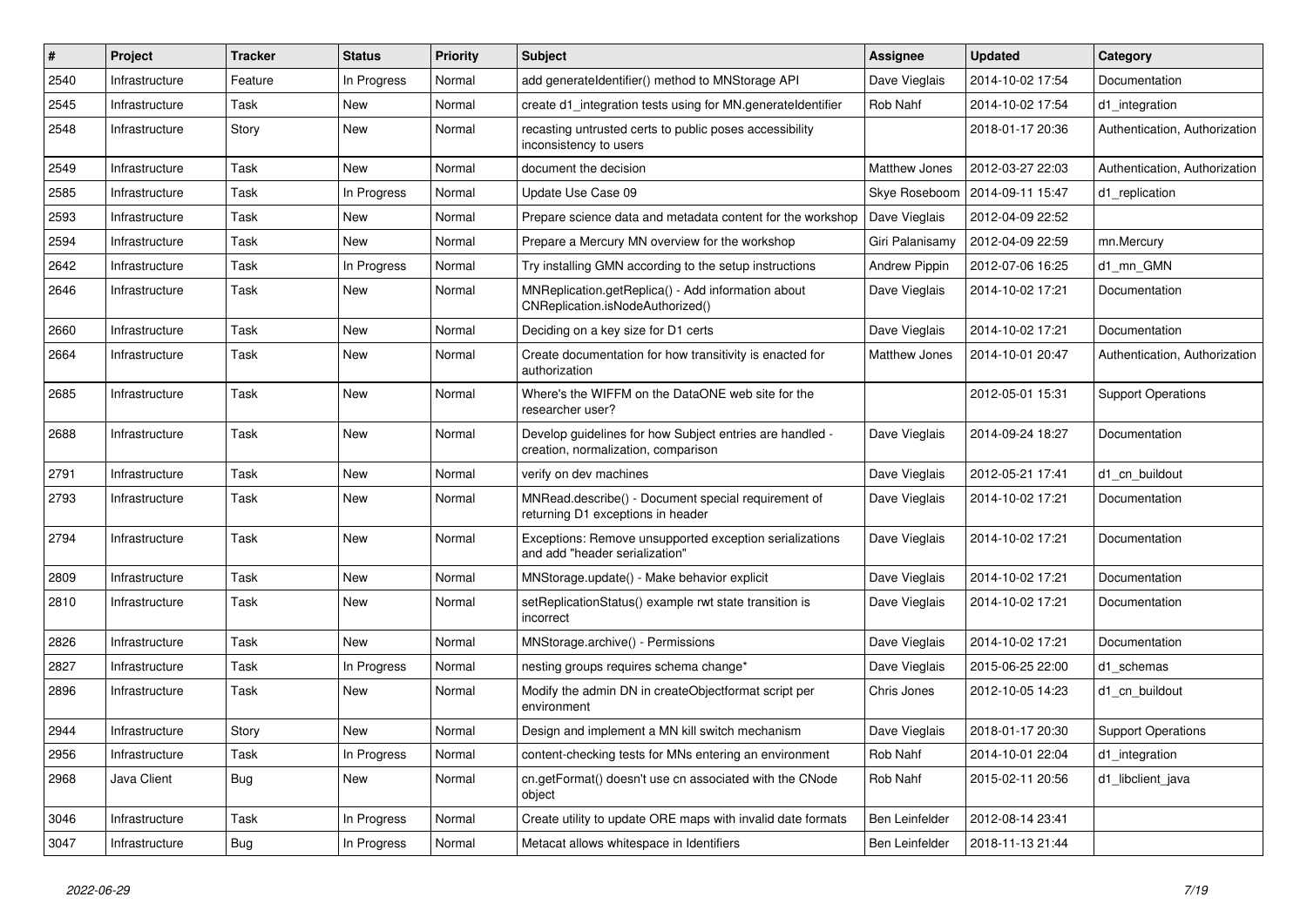| $\vert$ # | Project             | <b>Tracker</b> | <b>Status</b> | <b>Priority</b> | <b>Subject</b>                                                                           | Assignee       | <b>Updated</b>   | Category          |
|-----------|---------------------|----------------|---------------|-----------------|------------------------------------------------------------------------------------------|----------------|------------------|-------------------|
| 3057      | Java Client         | Task           | In Progress   | Normal          | retest CLOSE WAIT issue once the lib client is complete.                                 | Rob Nahf       | 2015-02-11 19:52 | d1 libclient java |
| 3063      | Infrastructure      | Task           | <b>New</b>    | Normal          | Change Mutability of Metadata documentation                                              | Dave Vieglais  | 2014-09-24 18:27 | Documentation     |
| 3067      | Infrastructure      | Task           | New           | Normal          | Old DAAC PIDs to archive                                                                 | Dave Vieglais  | 2013-01-02 14:14 | mn.Mercury        |
| 3076      | Infrastructure      | Task           | New           | Normal          | Allow user to specify Morpho storage directory                                           |                | 2013-03-02 05:29 | Morpho            |
| 3080      | Infrastructure      | Task           | <b>New</b>    | Normal          | Calling Dataone client library in morpho                                                 |                | 2013-03-02 05:28 |                   |
| 3082      | Infrastructure      | Task           | New           | Normal          | Morpho should not rely on CN for any critical features                                   |                | 2013-03-02 05:26 | Morpho            |
| 3099      | Infrastructure      | Decision       | New           | Normal          | ONE-Mercury display of data set citation                                                 | Dave Vieglais  | 2012-07-23 21:24 | d1 mercury        |
| 3108      | Infrastructure      | Task           | New           | Normal          | lastHarvested date is always equal to the current time.                                  | Dave Vieglais  | 2012-07-30 22:11 |                   |
| 3109      | Infrastructure      | Task           | In Progress   | Normal          | PISCO/LTER revision history with SBC documents                                           | Ben Leinfelder | 2012-07-31 01:34 |                   |
| 3114      | Infrastructure      | Task           | In Progress   | Normal          | Release D1_CLIENT_CLI and prepare for version 2                                          | Andrew Pippin  | 2012-08-02 17:27 |                   |
| 3115      | Infrastructure      | Task           | New           | Normal          | Get R client into working state.                                                         | Andrew Pippin  | 2012-08-02 17:32 |                   |
| 3118      | Member Nodes        | MNDeployment   | Operational   | Urgent          | Dryad Member Node                                                                        | Laura Moyers   | 2019-03-05 18:37 |                   |
| 3122      | Infrastructure      | Bug            | In Progress   | Normal          | asterisk in search term                                                                  | Skye Roseboom  | 2014-10-02 18:02 | d1_mercury        |
| 3142      | Infrastructure      | Task           | New           | Normal          | Need a new local search mechanism                                                        |                | 2013-03-02 05:15 |                   |
| 3156      | Infrastructure      | Task           | New           | Low             | Design Review: resource map indexing strategy                                            | Skye Roseboom  | 2012-08-27 18:51 | d1_indexer        |
| 3165      | Java Client         | Bug            | New           | Low             | Libclient caching does not respect accessPolicies                                        | Rob Nahf       | 2015-02-11 18:37 | d1_libclient_java |
| 3166      | Infrastructure      | Task           | New           | Normal          | Add d1_common_java and d1_libclient_java and their<br>depency jar                        |                | 2012-08-31 17:15 |                   |
| 3171      | Infrastructure      | Task           | New           | Normal          | Add d1_common_java d1_libclient_java and their<br>dependency jar files to the morpho lib |                | 2012-08-31 17:27 |                   |
| 3172      | <b>Member Nodes</b> | MNDeployment   | Operational   | Normal          | Replication instance at UNM                                                              | Dave Vieglais  | 2018-08-31 15:22 |                   |
| 3175      | Infrastructure      | Task           | New           | Normal          | Include dataoneTypes.xsd in Metacat registered schemas                                   | Chris Jones    | 2012-10-05 14:23 | Metacat           |
| 3176      | <b>Member Nodes</b> | MNDeployment   | New           | Low             | QUT member node                                                                          | Matthew Jones  | 2018-04-17 17:30 |                   |
| 3177      | Member Nodes        | Task           | New           | Normal          | Contact operators                                                                        | Matthew Jones  | 2012-09-05 01:46 |                   |
| 3180      | Member Nodes        | MNDeployment   | Deferred      | Normal          | PFRP - Pelagic Fisheries Research Program                                                | Matthew Jones  | 2014-05-29 19:25 |                   |
| 3181      | Member Nodes        | Task           | <b>New</b>    | Normal          | Contact PFRP as potential MN                                                             | Matthew Jones  | 2013-01-30 21:00 |                   |
| 3185      | <b>Member Nodes</b> | Task           | In Progress   | Normal          | Make initial contact with FRAMES for participation as a MN                               | Dave Vieglais  | 2012-09-05 02:12 |                   |
| 3191      | Member Nodes        | MNDeployment   | Deferred      | Normal          | <b>UC Vertnet Member Node</b>                                                            | Dave Vieglais  | 2017-01-31 14:54 |                   |
| 3198      | <b>Member Nodes</b> | Task           | New           | Normal          | Initial contact for the USGS MN                                                          | Mike Frame     | 2013-08-23 13:07 |                   |
| 3200      | Member Nodes        | Task           | New           | Normal          | Make initial contact with USGS-NWRC                                                      | Mike Frame     | 2013-10-24 15:23 |                   |
| 3201      | Member Nodes        | MNDeployment   | Operational   | Normal          | Taiwan Forestry Research Institute                                                       | Amy Forrester  | 2019-10-08 15:26 |                   |
| 3203      | Member Nodes        | MNDeployment   | Deferred      | Normal          | PELD member node                                                                         | Matthew Jones  | 2016-06-17 19:32 |                   |
| 3204      | <b>Member Nodes</b> | Task           | New           | Normal          | Collate MN metadata for review                                                           | Mike Frame     | 2015-12-03 19:36 |                   |
| 3207      | <b>Member Nodes</b> | MNDeployment   | Deferred      | Normal          | <b>BIOTA - FAPESP MN</b>                                                                 | Matthew Jones  | 2016-06-17 19:32 |                   |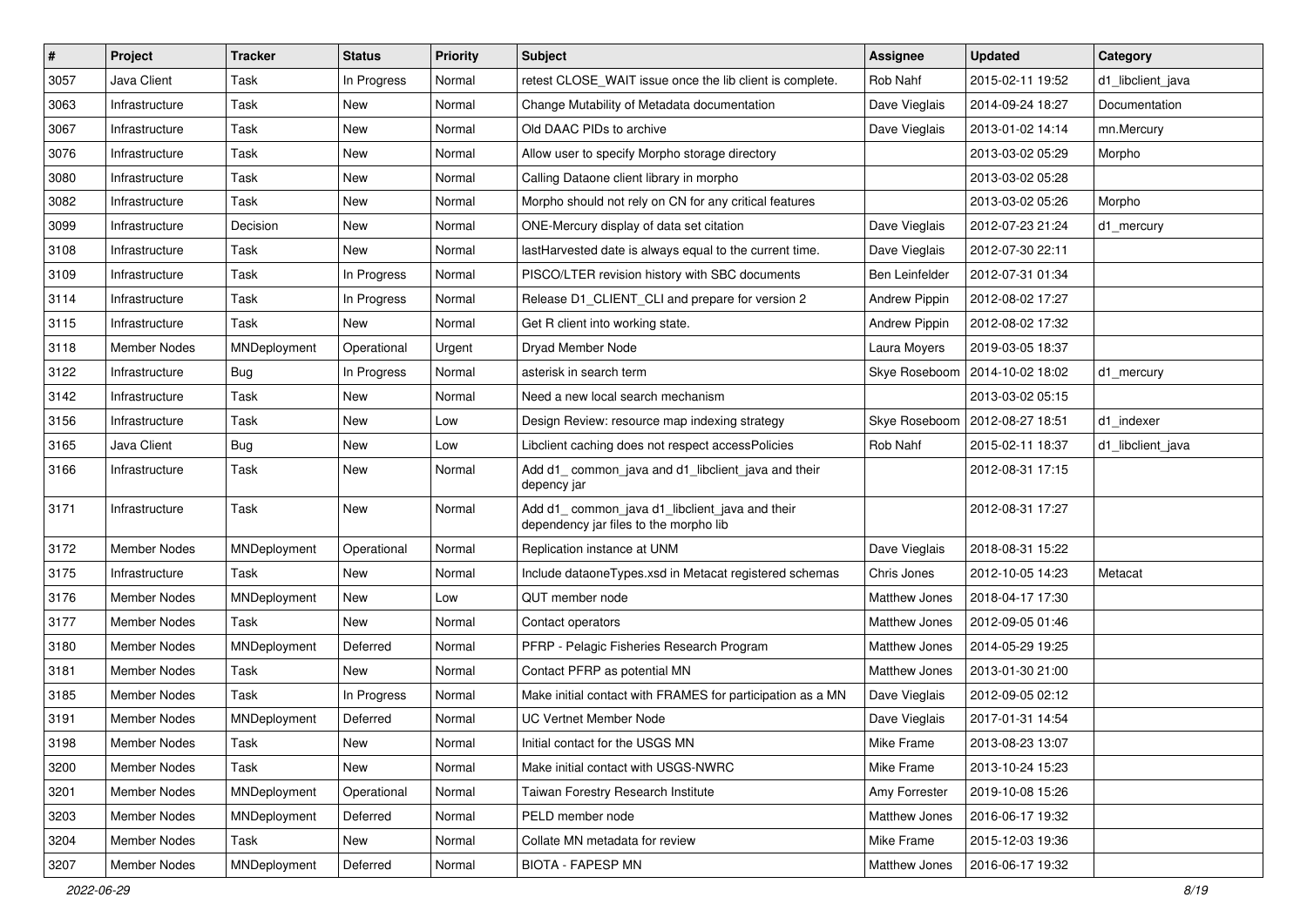| #    | Project             | <b>Tracker</b> | <b>Status</b> | <b>Priority</b> | Subject                                                                                                            | Assignee              | <b>Updated</b>   | Category                  |
|------|---------------------|----------------|---------------|-----------------|--------------------------------------------------------------------------------------------------------------------|-----------------------|------------------|---------------------------|
| 3208 | Member Nodes        | Task           | New           | Normal          | Collate node application metadata for the BIOTA - FAPESP<br>MΝ                                                     | <b>Matthew Jones</b>  | 2015-12-03 19:36 |                           |
| 3209 | Member Nodes        | MNDeployment   | Deferred      | Normal          | Avian Knowledge Network/Cornell Laboratory of Ornithology                                                          | Ben Leinfelder        | 2016-06-17 19:31 |                           |
| 3210 | <b>Member Nodes</b> | Task           | New           | Normal          | Collect application metadata for the AKN member node                                                               | <b>Ben Leinfelder</b> | 2013-01-08 19:23 |                           |
| 3211 | Member Nodes        | MNDeployment   | New           | Normal          | Taiwan Ecological Research Network member node                                                                     | Ben Leinfelder        | 2014-02-20 21:58 |                           |
| 3212 | Member Nodes        | Task           | New           | Normal          | Collect metadata for the Taiwan TERN member node                                                                   | Matthew Jones         | 2014-02-20 21:58 |                           |
| 3213 | <b>Member Nodes</b> | MNDeployment   | Operational   | Normal          | University of Illinois, Chicago member node                                                                        | Jing Tao              | 2020-01-23 22:42 |                           |
| 3215 | Member Nodes        | MNDeployment   | Deferred      | Normal          | GEO BON member node                                                                                                | Matthew Jones         | 2016-06-20 14:26 |                           |
| 3216 | Member Nodes        | Task           | New           | Normal          | Contact GEO BON for possible MN                                                                                    | Matthew Jones         | 2012-09-05 03:29 |                           |
| 3217 | Member Nodes        | MNDeployment   | Deferred      | Normal          | EMBRAPA member node                                                                                                | Matthew Jones         | 2016-06-17 19:31 |                           |
| 3219 | Member Nodes        | MNDeployment   | <b>New</b>    | Normal          | iEcolab member node                                                                                                | Ben Leinfelder        | 2015-11-19 18:01 |                           |
| 3220 | Member Nodes        | Task           | In Progress   | Normal          | contact iEcolab to determine possible MN role                                                                      | Ben Leinfelder        | 2013-10-01 17:53 |                           |
| 3221 | Member Nodes        | MNDeployment   | Operational   | High            | EDAC member node                                                                                                   | Amy Forrester         | 2018-08-31 15:15 |                           |
| 3228 | Member Nodes        | MNDeployment   | Operational   | Normal          | NCEI - National Centers for Environmental Information                                                              | Dave Vieglais         | 2019-07-08 16:28 |                           |
| 3230 | <b>Member Nodes</b> | MNDeployment   | Planning      | Normal          | ARM - Atmospheric Radiation Measurement member node                                                                | John Evans            | 2019-11-25 20:10 |                           |
| 3232 | <b>Member Nodes</b> | MNDeployment   | Operational   | High            | LTER-EUROPE                                                                                                        | Laura Moyers          | 2018-11-21 16:58 |                           |
| 3234 | Member Nodes        | MNDeployment   | Testing       | Normal          | CyVerse (iPlant) member node                                                                                       | Rob Nahf              | 2019-03-05 18:36 |                           |
| 3235 | Member Nodes        | MNDeployment   | New           | Low             | LITS - Long-Term Individual base Time Series project<br>member node                                                |                       | 2018-04-17 17:23 |                           |
| 3236 | Member Nodes        | MNDeployment   | <b>New</b>    | Normal          | <b>UCNRS</b> member node                                                                                           | Mark<br>Schildhauer   | 2013-01-30 20:59 |                           |
| 3238 | Member Nodes        | MNDeployment   | Operational   | High            | Idaho Northwest Knowledge Network member node                                                                      | Amy Forrester         | 2019-10-08 15:14 |                           |
| 3239 | <b>Member Nodes</b> | MNDeployment   | New           | Normal          | "Nitrous Oxide emissions Network" member node                                                                      |                       | 2018-04-17 17:13 |                           |
| 3240 | Member Nodes        | MNDeployment   | New           | Low             | AZGS - Arizona Geological Survey member node                                                                       |                       | 2018-04-17 17:18 |                           |
| 3241 | Member Nodes        | MNDeployment   | New           | Low             | ALA - Atlas of Living Australia member node                                                                        |                       | 2018-04-17 17:14 |                           |
| 3246 | Infrastructure      | <b>Bug</b>     | New           | Low             | Metacat returns 500 instead of 404 in some cases                                                                   | <b>Ben Leinfelder</b> | 2014-10-02 18:03 | Metacat                   |
| 3258 | Member Nodes        | MNDeployment   | New           | Low             | CitSci.org MN                                                                                                      | <b>Bruce Wilson</b>   | 2018-04-17 17:19 |                           |
| 3260 | <b>Member Nodes</b> | Task           | <b>New</b>    | Normal          | Scope out the implementation of a CitSci.org MN                                                                    | <b>Bruce Wilson</b>   | 2012-09-20 20:51 |                           |
| 3308 | Infrastructure      | Task           | New           | Normal          | Document the process for removing content contributed from<br>a specific member node and/or the entire member node | Dave Vieglais         | 2014-03-14 18:29 | <b>Support Operations</b> |
| 3313 | Infrastructure      | Task           | New           | Normal          | Configure indexer to handle inline eml data                                                                        | Skye Roseboom         | 2012-10-08 21:01 | d1_indexer                |
| 3314 | Infrastructure      | Task           | New           | Normal          | CNRead.getQueryEngineDescription() - REST URL                                                                      | Dave Vieglais         | 2014-10-02 17:21 | Documentation             |
| 3315 | Infrastructure      | Task           | New           | Normal          | CNRead.query() - POST in addition to GET                                                                           | Dave Vieglais         | 2014-10-02 17:21 | Documentation             |
| 3328 | Infrastructure      | Task           | New           | Normal          | Enable a data preview from the search results page                                                                 | Chris Jones           | 2012-10-23 19:34 | d1_mercury                |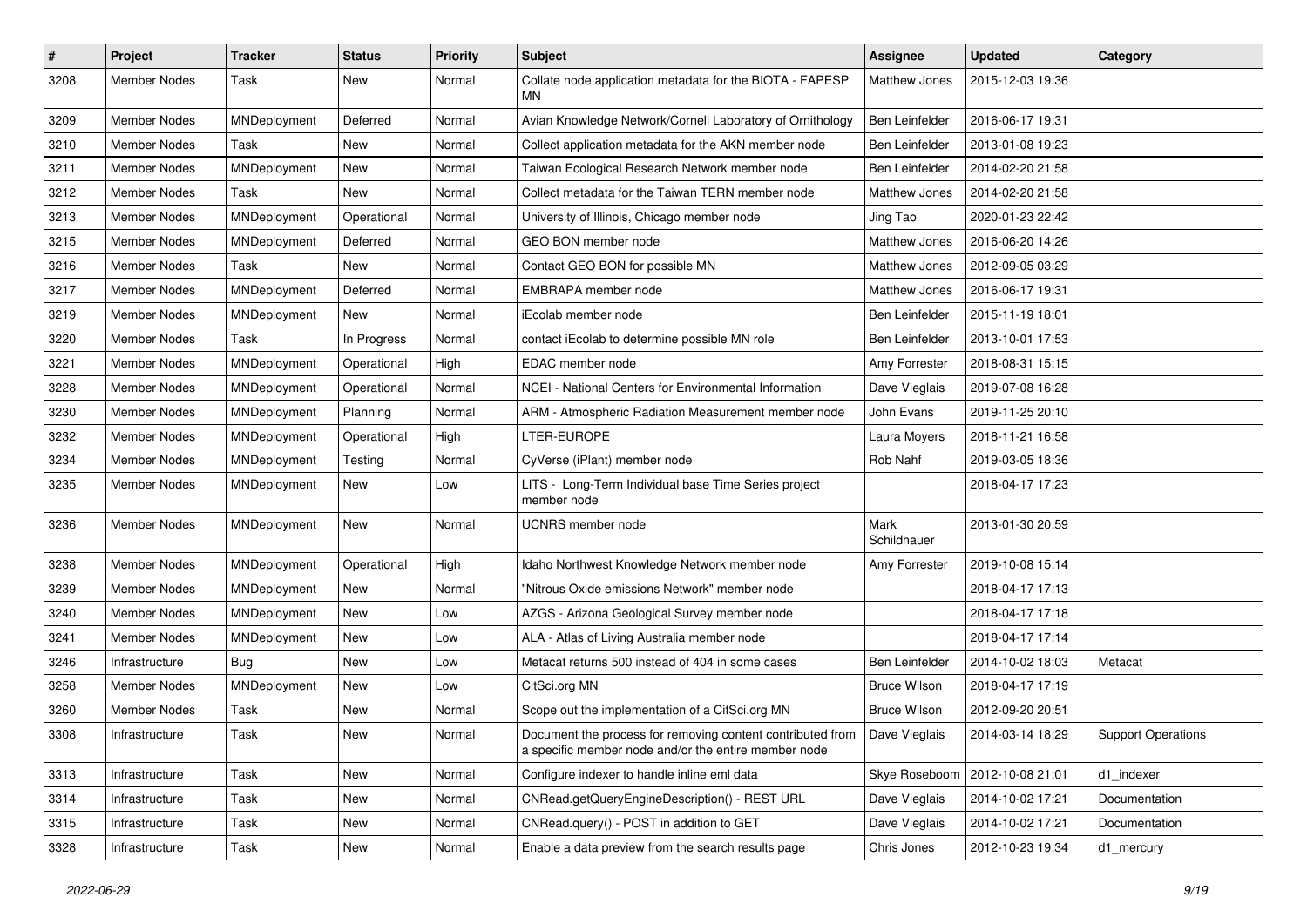| $\vert$ # | Project             | <b>Tracker</b> | <b>Status</b> | <b>Priority</b> | <b>Subject</b>                                                                                                   | Assignee       | <b>Updated</b>   | Category                  |
|-----------|---------------------|----------------|---------------|-----------------|------------------------------------------------------------------------------------------------------------------|----------------|------------------|---------------------------|
| 3332      | Infrastructure      | Task           | In Progress   | Normal          | Revise use cases and add sample code                                                                             | Dave Vieglais  | 2014-09-24 18:27 | Documentation             |
| 3333      | Infrastructure      | Task           | New           | Low             | Generalize mk * scripts for host name                                                                            | Dave Vieglais  | 2012-10-11 18:50 | <b>Support Operations</b> |
| 3357      | Infrastructure      | Task           | New           | Normal          | Address ISet iterator bug that only iterates over a subset of<br>the ISet                                        | Ben Leinfelder | 2012-12-12 16:54 | Metacat                   |
| 3371      | Infrastructure      | Task           | <b>New</b>    | Normal          | unmarshalTypeFromFile method is using FileReader                                                                 |                | 2012-10-29 19:15 |                           |
| 3373      | Infrastructure      | Task           | <b>New</b>    | Normal          | If id contains "/", the MNode.getSysteMetadata method fails.                                                     |                | 2012-11-06 02:05 |                           |
| 3374      | <b>Member Nodes</b> | Task           | New           | Normal          | Move kepler-library.org Metacat to new server                                                                    | Ben Leinfelder | 2012-11-08 00:31 |                           |
| 3380      | Infrastructure      | Task           | New           | Normal          | Upgrade d1_client_hzpeek to Hazelcast 2.x                                                                        | Dave Vieglais  | 2012-12-12 16:50 |                           |
| 3410      | Member Nodes        | Task           | <b>New</b>    | Normal          | Develop a Redmine Cheatsheet to help with a wider<br>REDMine user community interacting with MN issues           | John Cobb      | 2012-11-30 19:36 |                           |
| 3411      | Member Nodes        | Task           | New           | Normal          | Collate documents of relevance to MN deployment and<br>operation                                                 | Dave Vieglais  | 2012-12-01 18:33 |                           |
| 3419      | Infrastructure      | Task           | In Progress   | Normal          | CNRead.describe() does not return Content-Length header                                                          | Chris Jones    | 2013-02-21 18:41 | Metacat                   |
| 3438      | Infrastructure      | Task           | <b>New</b>    | Normal          | Evaluate utility of schema.org                                                                                   |                | 2012-12-21 16:15 | Documentation             |
| 3465      | Infrastructure      | Task           | New           | Normal          | Improve Metacat listObject slicing                                                                               | Ben Leinfelder | 2013-01-08 18:54 | Metacat                   |
| 3466      | Infrastructure      | Task           | New           | Normal          | Add synthetic key to systemMetadata table                                                                        | Ben Leinfelder | 2013-01-08 18:30 |                           |
| 3467      | Infrastructure      | Task           | <b>New</b>    | Normal          | MN.listObject should use auto-incremented key                                                                    | Ben Leinfelder | 2013-01-08 18:31 | Metacat                   |
| 3468      | Infrastructure      | Task           | <b>New</b>    | Normal          | Explore how CN. listObject can effectively use<br>auto-incremented key                                           | Ben Leinfelder | 2013-01-08 18:35 | Documentation             |
| 3480      | <b>Member Nodes</b> | MNDeployment   | <b>New</b>    | Low             | Globe.gov                                                                                                        | Laura Moyers   | 2018-04-17 17:23 |                           |
| 3488      | Infrastructure      | Task           | New           | Normal          | Create custom merge policy to support managing<br>data/information inconsistency                                 | Chris Jones    | 2014-03-14 17:27 | Metacat                   |
| 3492      | Infrastructure      | Bug            | In Progress   | Urgent          | Invalid PIDs in production (whitespace)                                                                          | Jing Tao       | 2017-04-27 15:31 | <b>Support Operations</b> |
| 3501      | Infrastructure      | Task           | New           | Normal          | The list of MN objects doesn't show an object, but the direct<br>access shows it                                 |                | 2013-01-18 19:13 |                           |
| 3509      | Infrastructure      | Task           | <b>New</b>    | Normal          | Issue certificates from D1TestIntCA for dev environment<br>nodes, and revoke certificates signed by D1TestCA     | Chris Jones    | 2014-09-24 18:25 | <b>Support Operations</b> |
| 3510      | Infrastructure      | Task           | <b>New</b>    | Normal          | Issue certificates from D1TestIntCA for sandbox environment<br>nodes, and revoke certificates signed by D1TestCA | Chris Jones    | 2014-09-24 18:25 | <b>Support Operations</b> |
| 3511      | Infrastructure      | Task           | New           | Normal          | Issue certificates from D1TestIntCA for stage environment<br>nodes, and revoke certificates signed by D1TestCA   | Chris Jones    | 2014-09-24 18:25 | <b>Support Operations</b> |
| 3512      | Infrastructure      | Task           | <b>New</b>    | Normal          | Issue production client certificates for<br>mn-{ucsb orc unm}-2.dataone.org replica target nodes                 | Dave Vieglais  | 2013-01-23 16:34 | Environment.Production    |
| 3518      | <b>Member Nodes</b> | Task           | New           | Normal          | Arctos: New MN discussion                                                                                        | Dave Vieglais  | 2013-01-25 18:27 |                           |
| 3519      | <b>Member Nodes</b> | MNDeployment   | New           | Low             | Prairie Research Institute                                                                                       | Dave Vieglais  | 2015-11-19 17:00 |                           |
| 3520      | <b>Member Nodes</b> | MNDeployment   | <b>New</b>    | Low             | <b>ARCTOS Collaborative Collection Management Solution</b>                                                       | Dave Vieglais  | 2018-04-17 17:18 |                           |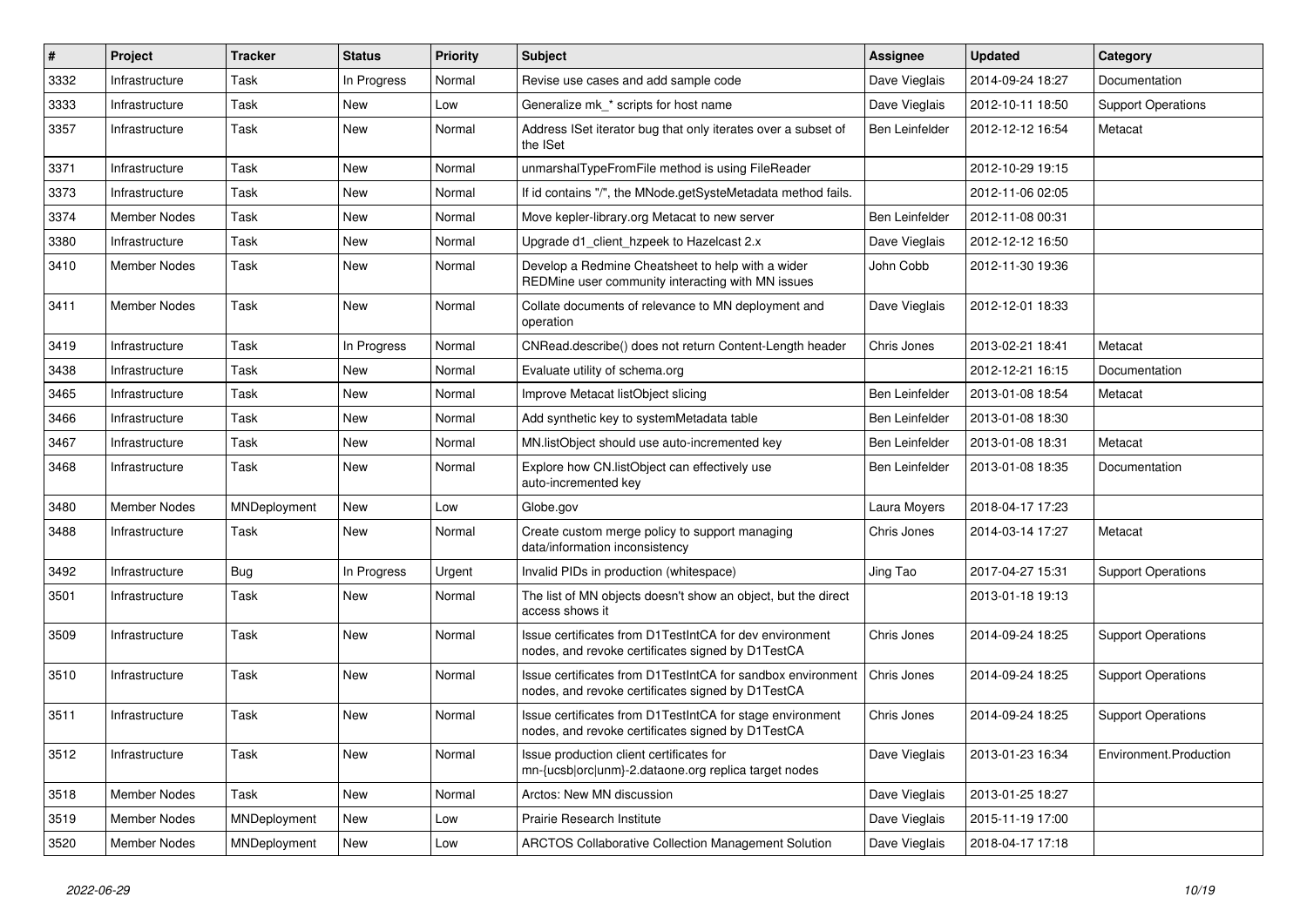| $\vert$ # | Project             | <b>Tracker</b>      | <b>Status</b> | Priority  | <b>Subject</b>                                                                                            | Assignee             | <b>Updated</b>   | Category               |
|-----------|---------------------|---------------------|---------------|-----------|-----------------------------------------------------------------------------------------------------------|----------------------|------------------|------------------------|
| 3521      | <b>Member Nodes</b> | <b>MNDeployment</b> | Operational   | Immediate | <b>SEAD Member Node</b>                                                                                   | Laura Moyers         | 2019-06-05 17:46 |                        |
| 3529      | <b>Member Nodes</b> | MNDeployment        | Operational   | Normal    | Replication instance at ORC                                                                               | Dave Vieglais        | 2018-08-31 15:21 |                        |
| 3530      | Member Nodes        | MNDeployment        | Operational   | Normal    | Replication instance at UCSB                                                                              | Dave Vieglais        | 2018-08-31 15:22 |                        |
| 3531      | <b>Member Nodes</b> | MNDeployment        | Operational   | Normal    | Gulf of Alaska Data Portal                                                                                | Laura Moyers         | 2018-05-15 17:40 |                        |
| 3535      | <b>Member Nodes</b> | Task                | <b>New</b>    | Normal    | Contact LITS prospect MN to scope out prospects                                                           | <b>Matthew Jones</b> | 2013-01-30 21:15 |                        |
| 3537      | Member Nodes        | Task                | New           | Normal    | Contact followup on Citsci.org MN prospect                                                                | Laura Moyers         | 2014-03-28 18:03 |                        |
| 3553      | <b>Member Nodes</b> | MNDeployment        | Operational   | High      | <b>PISCO</b>                                                                                              | Laura Moyers         | 2018-01-10 01:13 |                        |
| 3554      | Member Nodes        | MNDeployment        | Operational   | High      | <b>KNB</b>                                                                                                | Jing Tao             | 2018-08-31 15:16 |                        |
| 3555      | <b>Member Nodes</b> | MNDeployment        | Operational   | High      | <b>SANParks</b>                                                                                           | Laura Moyers         | 2018-05-09 21:19 |                        |
| 3556      | Member Nodes        | MNDeployment        | Operational   | High      | <b>ESA Data Registry</b>                                                                                  | Amy Forrester        | 2019-10-08 15:28 |                        |
| 3557      | <b>Member Nodes</b> | MNDeployment        | Operational   | Normal    | <b>LTER Network</b>                                                                                       | Roger Dahl           | 2018-09-25 17:17 |                        |
| 3558      | <b>Member Nodes</b> | MNDeployment        | Operational   | High      | <b>CDL Merritt</b>                                                                                        | Laura Moyers         | 2018-08-23 17:05 |                        |
| 3559      | Member Nodes        | MNDeployment        | Operational   | Normal    | ONEShare                                                                                                  | Amy Forrester        | 2019-09-03 16:40 |                        |
| 3560      | Member Nodes        | MNDeployment        | Operational   | Normal    | Cornell Lab of Ornithology eBird                                                                          | Laura Moyers         | 2018-08-06 21:12 |                        |
| 3567      | <b>Member Nodes</b> | Task                | <b>New</b>    | Normal    | Unresolvable content on CN from ONEShare                                                                  |                      | 2016-06-03 13:43 |                        |
| 3572      | Infrastructure      | <b>Bug</b>          | <b>New</b>    | Normal    | LDAP not updated for Node when synchronized set to true                                                   | <b>Robert Waltz</b>  | 2014-10-01 22:56 | d1_cn_node_registry    |
| 3577      | Infrastructure      | Task                | New           | Normal    | Confusing message about "Ignored Tests present".                                                          | Rob Nahf             | 2013-02-14 22:36 | MNWebChecker           |
| 3591      | Infrastructure      | Story               | In Progress   | Normal    | Content consistency checks for new member nodes                                                           | Rob Nahf             | 2018-01-17 20:23 | <b>MNWebChecker</b>    |
| 3596      | Infrastructure      | Task                | New           | Normal    | Fix Merritt Repository resource map typing of triple objects                                              | John Kunze           | 2013-02-19 02:27 | mn.Merritt             |
| 3597      | <b>Member Nodes</b> | Task                | New           | Normal    | The Avian Knolwedge Network (AKN) and Cornell Lab of<br>Ornithology eBird should be distinct Member Nodes | Ben Leinfelder       | 2014-04-23 01:32 |                        |
| 3598      | Infrastructure      | Task                | <b>New</b>    | Normal    | Node document subject description is a bit unclear                                                        | Dave Vieglais        | 2014-10-02 17:21 | Documentation          |
| 3605      | Member Nodes        | Task                | New           | Normal    | Install a new Metacat instance for the Avian Knowledge<br>Network (AKN) member node                       | Ben Leinfelder       | 2013-02-21 16:20 |                        |
| 3610      | Infrastructure      | Task                | In Progress   | Normal    | Include ESRI-specific FGDC metadata schema in object<br>format list                                       | Chris Jones          | 2013-07-03 00:23 | Environment.Production |
| 3612      | Infrastructure      | Task                | <b>New</b>    | Normal    | CN SystemMetadata has incomplete obsoletedBy information                                                  | Ben Leinfelder       | 2013-03-08 17:43 | Environment.Production |
| 3616      | Infrastructure      | Task                | New           | Normal    | Enable ServiceMethodRestriction support in Metacat                                                        | Chris Jones          | 2013-02-27 16:28 | Metacat                |
| 3624      | Infrastructure      | Task                | Testing       | Normal    | Update CN index processing to support ESRI FGDC<br>metadata format                                        | Skye Roseboom        | 2013-03-05 23:27 | d1 indexer             |
| 3625      | Infrastructure      | Task                | <b>New</b>    | Normal    | Update existing SANParks doctype="metadata" objects to<br>new ESRI/FGDC objectFormatId                    | Ben Leinfelder       | 2013-02-27 23:44 | Environment.Production |
| 3626      | Infrastructure      | Task                | <b>New</b>    | Normal    | Metacat should use correct object format for ESRI profile<br>metadata                                     | Ben Leinfelder       | 2013-02-27 23:56 | Metacat                |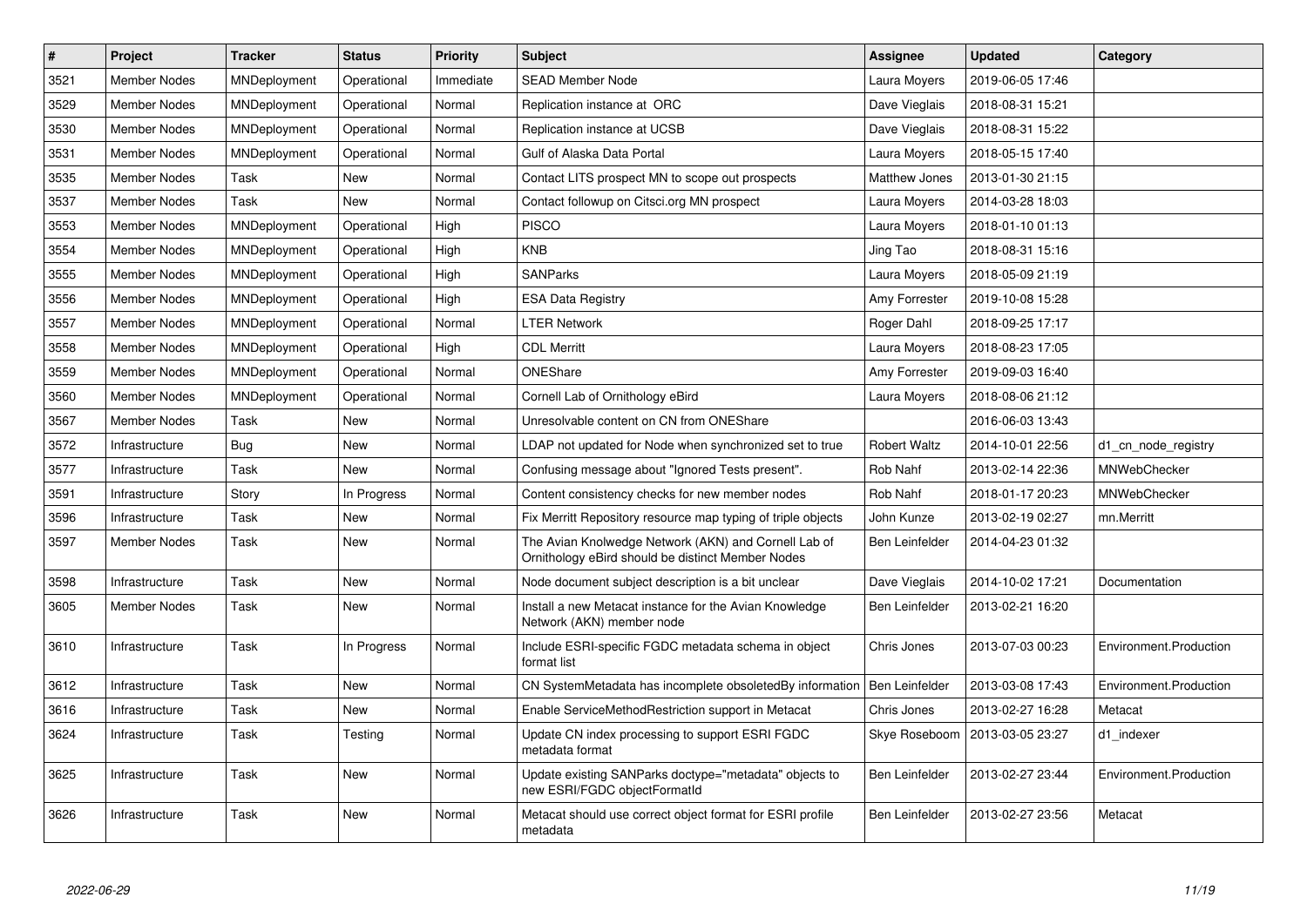| $\vert$ # | <b>Project</b>      | Tracker             | <b>Status</b> | <b>Priority</b> | <b>Subject</b>                                                                                             | Assignee            | <b>Updated</b>   | Category             |
|-----------|---------------------|---------------------|---------------|-----------------|------------------------------------------------------------------------------------------------------------|---------------------|------------------|----------------------|
| 3628      | <b>Member Nodes</b> | MNDeployment        | <b>New</b>    | Low             | <b>Harvard Filtered Push MN</b>                                                                            | William<br>Michener | 2015-11-20 03:14 |                      |
| 3633      | <b>Member Nodes</b> | MNDeployment        | <b>New</b>    | Low             | Bay Delta Member Node                                                                                      | Laura Moyers        | 2015-11-19 19:44 |                      |
| 3635      | Infrastructure      | Task                | New           | Normal          | Phase two Morpho implementation                                                                            | Ben Leinfelder      | 2013-03-25 22:49 |                      |
| 3643      | Infrastructure      | Task                | New           | Normal          | Decide on future of stage-2 environment                                                                    | <b>Robert Waltz</b> | 2015-01-14 00:41 |                      |
| 3656      | Infrastructure      | Story               | New           | Normal          | integration testing: what are acceptable pids for update?                                                  | Roger Dahl          | 2018-01-17 20:22 |                      |
| 3658      | DataONE API         | Bug                 | New           | Normal          | Deleting objects breaks obsoletes chain traversal                                                          | Chris Jones         | 2015-01-19 22:29 |                      |
| 3664      | <b>Member Nodes</b> | <b>MNDeployment</b> | New           | High            | Landcare Research New Zealand                                                                              | Laura Moyers        | 2015-11-19 19:39 |                      |
| 3666      | Java Client         | Story               | In Progress   | Low             | D1Client.listUpdateHistory() needs to handle changing<br>access policies                                   | Rob Nahf            | 2018-01-17 20:19 | d1 libclient java    |
| 3675      | Infrastructure      | Bug                 | New           | High            | package relationships not available for archived objects                                                   | Rob Nahf            | 2018-09-21 21:01 | d1 indexer           |
| 3680      | <b>Member Nodes</b> | MNDeployment        | New           | Low             | Federal University of Pernambuco, Brazil                                                                   | Laura Moyers        | 2015-11-19 19:34 |                      |
| 3681      | <b>Member Nodes</b> | MNDeployment        | New           | Normal          | <b>EPA's Atlantic Ecology Division</b>                                                                     | Laura Moyers        | 2016-06-23 00:10 |                      |
| 3683      | <b>Member Nodes</b> | MNDeployment        | <b>New</b>    | Low             | <b>Purdue University Libraries</b>                                                                         |                     | 2018-04-17 17:30 |                      |
| 3684      | <b>Member Nodes</b> | MNDeployment        | New           | Low             | Branner Earth Sciences Library - Stanford University                                                       | Laura Moyers        | 2015-11-19 19:04 |                      |
| 3685      | <b>Member Nodes</b> | MNDeployment        | <b>New</b>    | Low             | National SocioEnvironmental Synthesis Center                                                               | Laura Moyers        | 2015-11-19 17:58 |                      |
| 3686      | <b>Member Nodes</b> | MNDeployment        | Deferred      | Normal          | Movebank for Animal Tracking Data                                                                          | Laura Moyers        | 2013-12-05 19:31 |                      |
| 3687      | <b>Member Nodes</b> | MNDeployment        | Operational   | Normal          | Montana State University Institute on Ecosystems                                                           | Amy Forrester       | 2019-10-08 15:29 |                      |
| 3689      | <b>Member Nodes</b> | MNDeployment        | Deferred      | Normal          | University of South Carolina, Computer Science Department                                                  |                     | 2018-08-31 15:26 |                      |
| 3690      | <b>Member Nodes</b> | MNDeployment        | <b>New</b>    | Low             | Digital Library of Vertebrate Morphology, University of Texas                                              | Laura Moyers        | 2015-11-19 17:53 |                      |
| 3691      | <b>Member Nodes</b> | MNDeployment        | New           | Low             | National Institute for Amazon Research                                                                     |                     | 2018-04-17 17:25 |                      |
| 3700      | Infrastructure      | Bug                 | New           | Normal          | MNodeService.replicate will not request new object if existing<br>on MN                                    | Chris Jones         | 2015-01-06 19:43 | Metacat              |
| 3708      | <b>Member Nodes</b> | MNDeployment        | Operational   | Normal          | Minnesota Population Center                                                                                | Laura Moyers        | 2018-08-06 19:43 |                      |
| 3720      | Infrastructure      | Story               | New           | Normal          | resource maps should be validated                                                                          | Dave Vieglais       | 2018-01-17 20:17 | Documentation        |
| 3721      | Java Client         | Task                | In Progress   | Normal          | add resource map validation routine to libclient java                                                      | Rob Nahf            | 2015-02-11 20:42 | d1 libclient java    |
| 3728      | Infrastructure      | Task                | New           | Normal          | Update and augment architecture use cases to describe<br>processes for property changes on system metadata | Dave Vieglais       | 2014-09-24 18:27 | Documentation        |
| 3748      | Member Nodes        | MNDeployment        | Operational   | Normal          | PPBIO Member Node                                                                                          | Jing Tao            | 2018-08-31 15:20 |                      |
| 3757      | Infrastructure      | Task                | New           | Normal          | Verify Log reporting in MN Tester                                                                          | Rob Nahf            | 2013-05-10 17:42 | d1_integration       |
| 3762      | Infrastructure      | Feature             | New           | Low             | DataONE software download statistics                                                                       | Roger Dahl          | 2014-10-01 21:32 | d1 dashboard         |
| 3763      | Infrastructure      | Task                | New           | Low             | Visualize PyPI download statistics for Python components                                                   | Roger Dahl          | 2014-10-01 21:32 | d1 dashboard         |
| 3768      | Infrastructure      | Task                | New           | Normal          | Add canonical DataONE description paper to citing DataONE<br>web-page                                      | Amber Budden        | 2013-05-16 22:20 | Community Engagement |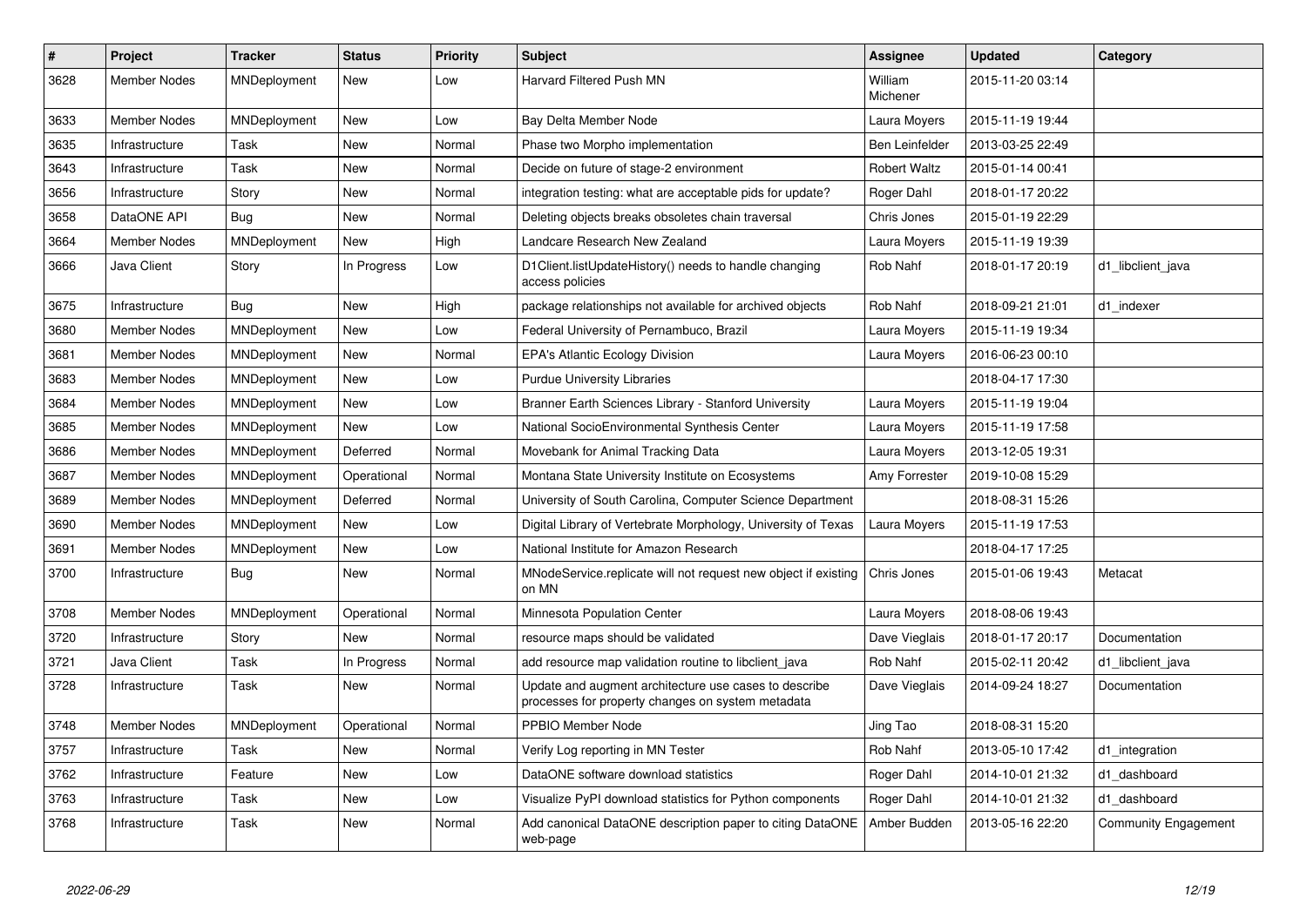| $\pmb{\#}$ | Project             | <b>Tracker</b> | <b>Status</b> | <b>Priority</b> | Subject                                                                                                       | Assignee               | <b>Updated</b>   | Category                      |
|------------|---------------------|----------------|---------------|-----------------|---------------------------------------------------------------------------------------------------------------|------------------------|------------------|-------------------------------|
| 3774       | Member Nodes        | Task           | <b>New</b>    | Normal          | return NotFound exceptions for /meta and /object calls using<br>"near miss" identifiers                       | <b>Ryan Scherle</b>    | 2014-03-14 18:22 |                               |
| 3807       | Infrastructure      | Task           | <b>New</b>    | Normal          | Add documentation for Types.QueryEngineDescription                                                            | Dave Vieglais          | 2014-10-02 17:21 | Documentation                 |
| 3810       | Infrastructure      | Task           | New           | Normal          | Identify and setup location for user oriented operational docs                                                | Dave Vieglais          | 2014-09-24 18:27 | <b>Support Operations</b>     |
| 3811       | Infrastructure      | Task           | New           | Normal          | Document the "non-standard" certificates being used for<br>accessing content in DataONE and it's member nodes | Rob Nahf               | 2014-09-24 18:27 | <b>Support Operations</b>     |
| 3844       | <b>Member Nodes</b> | MNDeployment   | <b>New</b>    | Normal          | Oregon Explorer program at OSU                                                                                | Laura Moyers           | 2015-11-19 17:22 |                               |
| 3864       | Infrastructure      | Task           | In Progress   | Normal          | Release CCI 1.2.1 Features                                                                                    | Chris Jones            | 2013-09-12 20:04 | Environment.Production        |
| 3868       | Member Nodes        | Task           | In Progress   | Normal          | Verify TFRI node is running NTP                                                                               | Ben Leinfelder         | 2013-08-05 17:25 |                               |
| 3869       | Infrastructure      | Bug            | <b>New</b>    | Normal          | wrong key set in portal/WEB-INF/client.xml                                                                    | <b>Robert Waltz</b>    | 2016-08-10 20:58 | d1_cn_buildout                |
| 3878       | Infrastructure      | Task           | New           | Normal          | 4.2.1.1 Missing and Out-of-Date Documentation                                                                 | Dave Vieglais          | 2014-09-24 18:27 |                               |
| 3879       | Infrastructure      | Task           | New           | Normal          | 4.2.1.2 Missing Policies and Expectations                                                                     |                        | 2014-09-24 18:27 | Environment.Production        |
| 3880       | Infrastructure      | Task           | New           | Normal          | 4.2.1.3 CILogon Extension Not Documented                                                                      |                        | 2014-09-24 18:27 | Environment.Production        |
| 3881       | Infrastructure      | Task           | New           | Normal          | 4.2.1.4 Definition of Verified User Lacking                                                                   | Dave Vieglais          | 2014-09-24 18:27 | Documentation                 |
| 3891       | Infrastructure      | Task           | New           | Normal          | review vulnerability to BREACH attacks                                                                        | Dave Vieglais          | 2013-08-07 15:01 | Authentication, Authorization |
| 3894       | Infrastructure      | Task           | New           | Normal          | This task contains all the bugs related to the story                                                          |                        | 2014-09-24 18:27 |                               |
| 3895       | Infrastructure      | Task           | New           | Normal          | Can we add bugs to a task in a story?                                                                         |                        | 2014-09-24 18:27 |                               |
| 3901       | Infrastructure      | Task           | New           | Normal          | Review Mozilla Persona as an alternative for identity<br>management                                           | Dave Vieglais          | 2013-08-09 11:57 | Documentation                 |
| 3905       | Infrastructure      | Task           | In Progress   | Normal          | Sort out shell logins for splunk system                                                                       | <b>Bruce Wilson</b>    | 2013-08-23 13:27 | <b>Support Operations</b>     |
| 3906       | Member Nodes        | Task           | New           | High            | Update malformed Resource Maps                                                                                |                        | 2013-08-09 17:50 |                               |
| 3907       | Infrastructure      | Task           | New           | Normal          | MN Integration Test - verify system metadata returned<br>matches expected                                     | Rob Nahf               | 2013-08-09 18:48 | d1_integration                |
| 3924       | Infrastructure      | Task           | New           | Normal          | Pids in ObjectList should be the same as pids in the<br>systemMetadata Map                                    | Rob Nahf               | 2014-10-01 22:04 | <b>MNWebChecker</b>           |
| 3925       | Infrastructure      | Task           | <b>New</b>    | Normal          | navigate through the ResourceMap confirm existence of<br>identifiers on the MN                                | Rob Nahf               | 2014-10-01 22:04 | MNWebChecker                  |
| 3964       | <b>Member Nodes</b> | MNDeployment   | Deferred      | Normal          | <b>EU BON Member Node</b>                                                                                     | <b>Bruce Wilson</b>    | 2016-10-24 20:49 |                               |
| 3974       | Infrastructure      | Task           | <b>New</b>    | Normal          | Complete agenda for meeting                                                                                   | Dave Vieglais          | 2013-09-11 20:59 |                               |
| 3978       | Infrastructure      | Task           | In Progress   | Normal          | Add a CN reporting script that summarizes spatial data for<br>the dashboard                                   | Chris Jones            | 2014-03-31 17:41 | d1 dashboard                  |
| 3980       | Member Nodes        | Task           | New           | Normal          | Missing content                                                                                               | Chris Jones            | 2013-09-25 21:48 |                               |
| 3989       | <b>Member Nodes</b> | Task           | New           | Normal          | USGS Clearinghouse resource maps have discrepancies<br>with CN                                                | Ranjeet<br>Devarakonda | 2013-09-26 23:34 |                               |
| 3994       | <b>Member Nodes</b> | Task           | New           | Normal          | Stories and bugs are showing up in the MN Dashboard;<br>should be restricted to MNDeployment trackers         | Dave Vieglais          | 2013-09-26 23:34 |                               |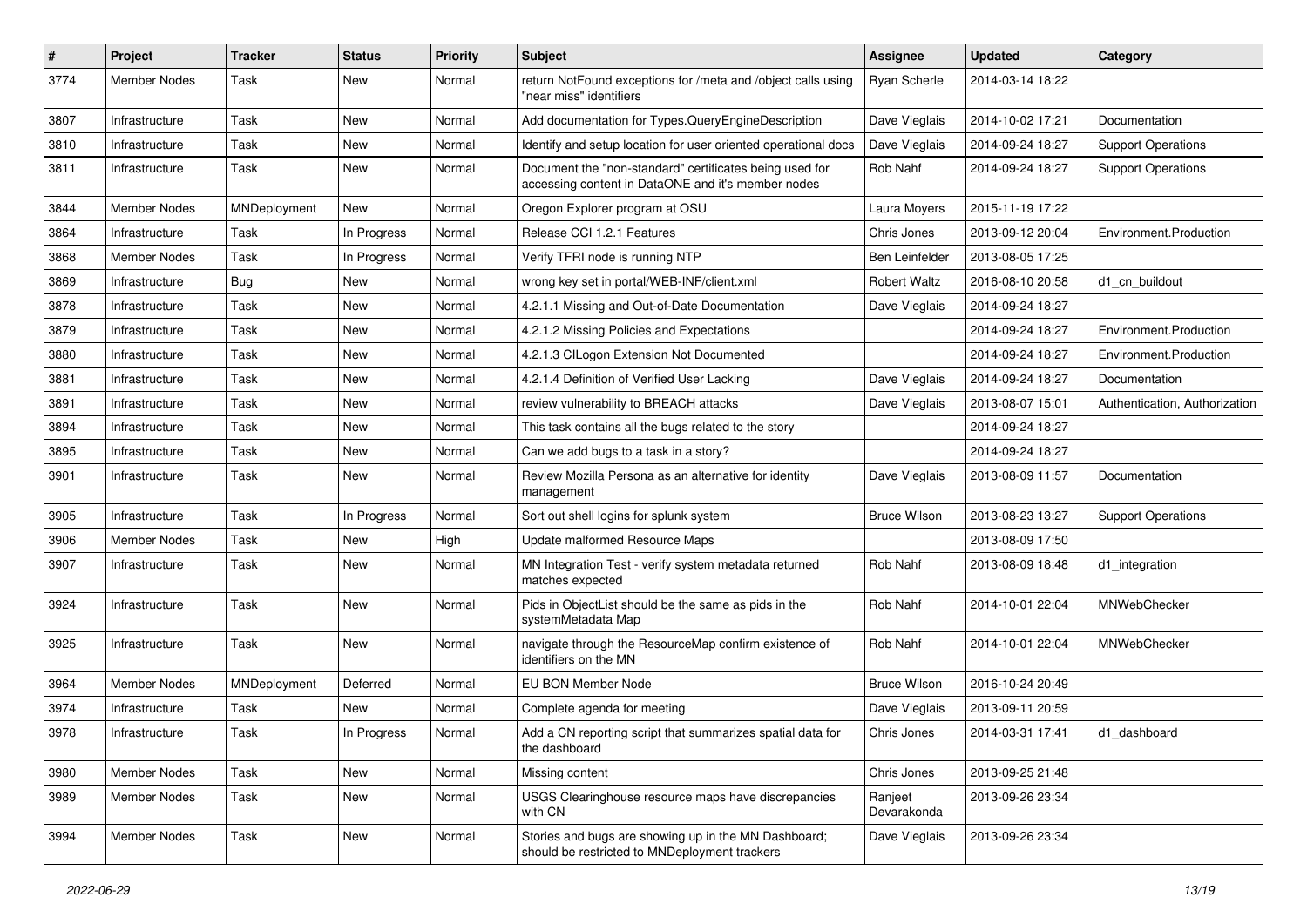| #    | Project             | <b>Tracker</b> | <b>Status</b> | <b>Priority</b> | <b>Subject</b>                                                                                  | Assignee            | <b>Updated</b>   | Category           |
|------|---------------------|----------------|---------------|-----------------|-------------------------------------------------------------------------------------------------|---------------------|------------------|--------------------|
| 4013 | Member Nodes        | Task           | <b>New</b>    | Normal          | Follow-up on plans for TERN following Oct ILTER meeting in<br>Korea                             | Laura Moyers        | 2014-02-20 21:58 |                    |
| 4038 | Infrastructure      | Feature        | New           | Normal          | change default replication implementation                                                       | Matthew Jones       | 2014-10-01 21:26 | d1_replication     |
| 4045 | Member Nodes        | Task           | In Progress   | Normal          | Conversation with Laura/Mike re USGS ScienceBase<br>planning                                    | Laura Moyers        | 2014-05-30 19:45 |                    |
| 4046 | Member Nodes        | Task           | In Progress   | Normal          | Laura to check with Mike re USGS-NWRC planning                                                  | Laura Moyers        | 2013-11-03 21:43 |                    |
| 4051 | Infrastructure      | Feature        | New           | Normal          | MN Stack supporting Fedora Commons                                                              |                     | 2014-10-02 21:39 | mn.Fedora          |
| 4052 | Infrastructure      | Story          | In Progress   | Normal          | <b>OPeNDAP MN Story</b>                                                                         |                     | 2013-10-06 20:07 | mn.OPeNDAP         |
| 4053 | Infrastructure      | Task           | In Progress   | Normal          | Architect OPeNDAP MN                                                                            | Dave Vieglais       | 2013-10-06 20:11 | mn.OPeNDAP         |
| 4059 | Infrastructure      | Task           | New           | Normal          | Add test to verify node is reporting correct nodeld in log<br>records                           | Rob Nahf            | 2013-10-07 19:10 |                    |
| 4067 | Infrastructure      | Bug            | New           | Normal          | Validate Node stream in MultipartHttpServletRequest in<br>register and updateNodeCapabilities.  | Robert Waltz        | 2016-08-10 21:01 | d1 cn service      |
| 4068 | Member Nodes        | Task           | New           | Normal          | Coordinate discussions for biodiversity data in DataONE with<br><b>TDWG</b> participants        | Dave Vieglais       | 2016-06-17 19:31 |                    |
| 4083 | Member Nodes        | MNDeployment   | Deferred      | Normal          | Forest Research Institute Malaysia (FRIM)                                                       | Laura Moyers        | 2016-06-17 19:31 |                    |
| 4091 | Infrastructure      | Story          | New           | Normal          | <b>ESRI GeoPortal MN stack</b>                                                                  |                     | 2013-10-15 13:36 |                    |
| 4098 | Infrastructure      | Task           | New           | Normal          | Synchronization should allow valid replicas held by MNs to<br>set obsoletedBy and archive flags | Dave Vieglais       | 2014-07-31 22:23 | d1 synchronization |
| 4102 | Infrastructure      | Task           | New           | Normal          | Add expiration policy for CNCore.reserveldentifier()                                            | Dave Vieglais       | 2014-10-02 17:21 | Documentation      |
| 4115 | <b>Member Nodes</b> | MNDeployment   | Deferred      | Normal          | <b>UTK Institutional Repository</b>                                                             |                     | 2018-04-17 17:32 |                    |
| 4116 | Member Nodes        | Task           | In Progress   | Normal          | Work with FRIM to upgrade Metacat to 2.2.1 or later                                             | Jing Tao            | 2015-01-23 19:02 |                    |
| 4117 | Member Nodes        | Task           | <b>New</b>    | Normal          | <b>Issue Test certs for FRIM</b>                                                                |                     | 2015-01-23 19:02 |                    |
| 4118 | Member Nodes        | Task           | New           | Normal          | Validate FRIM sync against stage environment                                                    |                     | 2015-01-23 19:02 |                    |
| 4120 | Infrastructure      | Task           | New           | Normal          | Display total data downloads in the Summary View header                                         | Skye Roseboom       | 2014-03-31 17:41 | d1 dashboard       |
| 4125 | Infrastructure      | Task           | New           | Normal          | Mock up an informational section of the Member Node detail<br>view                              | Chris Jones         | 2014-03-31 17:41 | d1 dashboard       |
| 4129 | Infrastructure      | Bug            | New           | Normal          | Only configure ufw ports for machines in xml configuration file                                 | <b>Robert Waltz</b> | 2016-08-10 20:47 | d1 cn buildout     |
| 4136 | Infrastructure      | Task           | In Progress   | Normal          | Make cosmetic changes to the distribution map                                                   | Chris Jones         | 2014-03-31 17:41 | d1 dashboard       |
| 4142 | Infrastructure      | <b>Bug</b>     | New           | Normal          | dataone-cn-processdaemon prerm needs to be<br>reconfiguration friendly                          | <b>Robert Waltz</b> | 2016-08-10 20:58 | d1_cn_buildout     |
| 4147 | Infrastructure      | Task           | In Progress   | Normal          | Modify d1 spatial reporter.py to produce custom JSON<br>output                                  | Chris Brumgard      | 2014-03-31 17:41 | d1 cn tools        |
| 4176 | Infrastructure      | <b>Bug</b>     | New           | Normal          | The archive method in CN doesn't call back to the<br>authoritative and replica MNs.             |                     | 2014-10-01 21:25 |                    |
| 4188 | Infrastructure      | Story          | In Progress   | Normal          | dataone Exception definition and implementation requires<br>clarification                       | Dave Vieglais       | 2018-01-17 20:05 | d1_schemas         |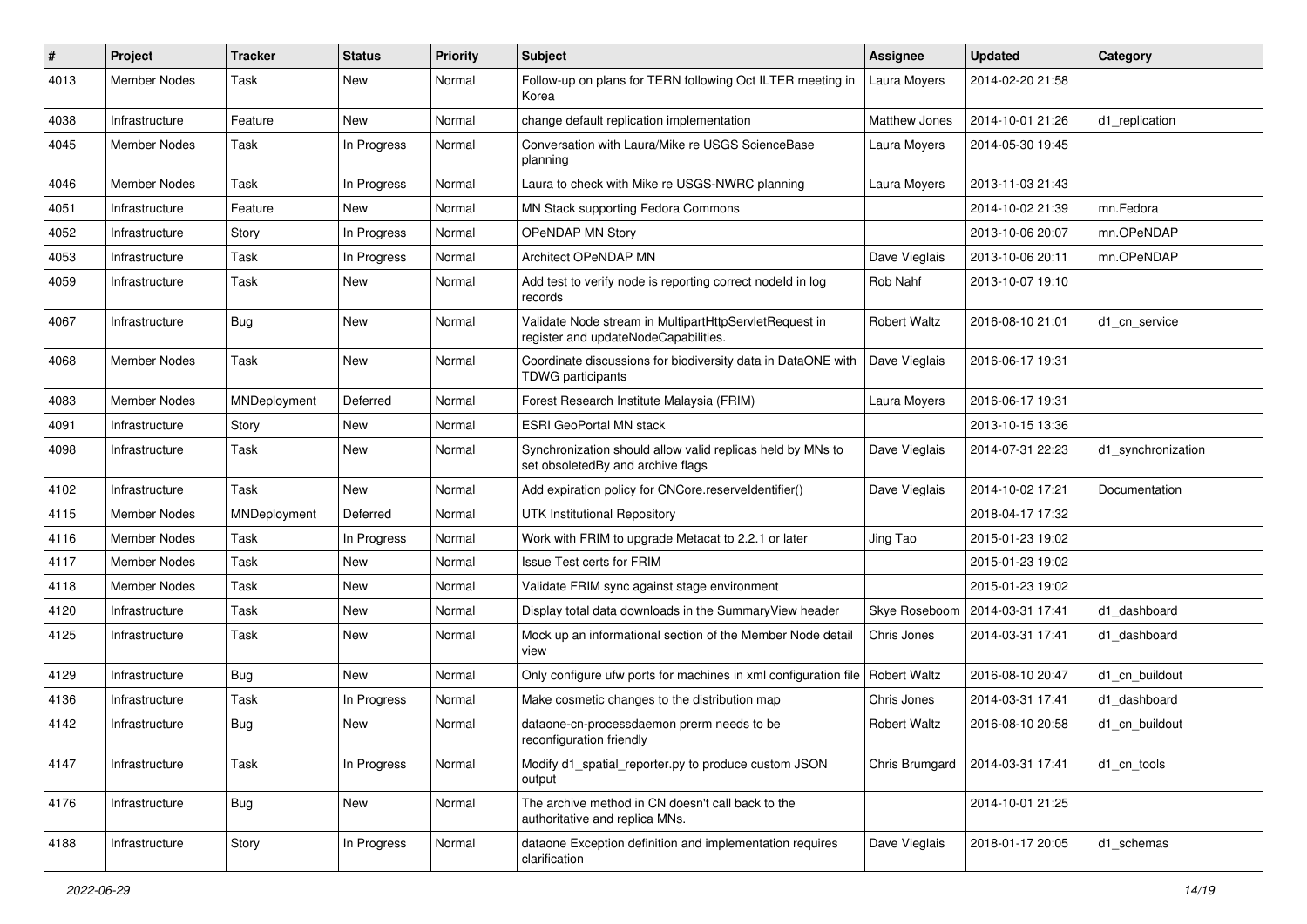| #    | Project             | <b>Tracker</b> | <b>Status</b> | <b>Priority</b> | <b>Subject</b>                                                                                                                                        | <b>Assignee</b>      | <b>Updated</b>   | Category               |
|------|---------------------|----------------|---------------|-----------------|-------------------------------------------------------------------------------------------------------------------------------------------------------|----------------------|------------------|------------------------|
| 4189 | Infrastructure      | Task           | In Progress   | Normal          | Update dataoneErrors.xsd to match the documentation                                                                                                   | Dave Vieglais        | 2017-01-14 00:24 | d1 schemas             |
| 4190 | Infrastructure      | Task           | <b>New</b>    | Normal          | Update architecture docs to import dataoneErrors.xsd                                                                                                  | Dave Vieglais        | 2014-09-24 18:28 | Documentation          |
| 4192 | Infrastructure      | Task           | In Progress   | Normal          | Notify MN implementations of the discrepancy in exception<br>definition                                                                               | Dave Vieglais        | 2014-09-24 18:28 | Management             |
| 4200 | Infrastructure      | Task           | <b>New</b>    | Normal          | Update replication.properties with metacat database<br>password after upgrade before starting process daemon                                          | Chris Jones          | 2013-12-11 20:34 | Environment.Production |
| 4210 | Infrastructure      | Task           | Testing       | Immediate       | Metacat does not set serialVersion correctly in CNodeService<br>archive() or delete()                                                                 | Chris Jones          | 2013-12-20 16:12 | Metacat                |
| 4211 | Infrastructure      | Bug            | New           | Normal          | Potential race condition between archive and replication                                                                                              | Chris Jones          | 2014-09-25 17:19 | d1 cn service          |
| 4224 | <b>Member Nodes</b> | MNDeployment   | <b>New</b>    | Low             | Japan Long Term Ecological Research Network                                                                                                           | Laura Moyers         | 2015-11-19 00:52 |                        |
| 4227 | <b>Member Nodes</b> | MNDeployment   | <b>New</b>    | Low             | <b>TRY Plant Trait Database</b>                                                                                                                       | Laura Moyers         | 2015-11-19 15:40 |                        |
| 4246 | Infrastructure      | Task           | In Progress   | Normal          | Determine why cn-stage-ucsb-1 LDAP syncrepl is failing                                                                                                | Michael<br>Campfield | 2014-10-31 17:42 | Environment.Stage1     |
| 4278 | Infrastructure      | Story          | <b>New</b>    | Normal          | EML indexing - handle multiple temporalCoverage and<br>spatialCoverage elements                                                                       | Jing Tao             | 2018-01-17 20:04 | d1 indexer             |
| 4296 | <b>Member Nodes</b> | MNDeployment   | <b>New</b>    | Normal          | Sierra Nevada Global Change Observatory Member Node                                                                                                   | Laura Moyers         | 2017-01-30 17:01 |                        |
| 4300 | Infrastructure      | <b>Bug</b>     | New           | Low             | Create more appropriate "create" entry in the LogRecord for<br>replicas                                                                               | Roger Dahl           | 2016-04-21 22:38 | d1 mn GMN              |
| 4301 | Python GMN          | Bug            | New           | Low             | In the GMN integreation tester, add test to check that<br>Last-Modified, Content-Length and Content-Type fields are<br>set correctly                  | Roger Dahl           | 2016-04-21 22:38 |                        |
| 4303 | Infrastructure      | Bug            | New           | Low             | Fix potential bug where an object could be created and<br>accepted for replication simultaneously.                                                    | Roger Dahl           | 2016-04-21 22:38 | d1 mn GMN              |
| 4463 | Infrastructure      | Story          | In Progress   | Normal          | Incorporate Node Replication Policy into replication<br>processing                                                                                    | Rob Nahf             | 2018-01-17 20:03 | d1_replication         |
| 4650 | Infrastructure      | Story          | New           | Normal          | Allow MN to bias resolve to the authoritative MN                                                                                                      | Rob Nahf             | 2018-01-17 20:00 | d1 cn common           |
| 4655 | Java Client         | Task           | New           | Normal          | Pom appears to bring in plugins as project dependencies<br>(maven-jar-plugin, maven-clean-plugin)                                                     |                      | 2015-02-11 20:08 |                        |
| 4657 | Java Client         | Task           | <b>New</b>    | Normal          | Pom versions are mixed between properties and inline (e.g.<br><version>1.8.4</version> )                                                              | Rob Nahf             | 2015-02-11 20:08 |                        |
| 4660 | Java Client         | Task           | <b>New</b>    | Normal          | src/main/java has XML files                                                                                                                           | <b>Robert Waltz</b>  | 2015-02-11 20:08 | d1 common java         |
| 4661 | Java Client         | Task           | New           | Normal          | Deprecated methods give no indication of the (Java) version<br>in which they will be removed                                                          |                      | 2015-02-11 20:08 |                        |
| 4663 | Java Client         | Task           | New           | Normal          | src/main/resources appears to have config for log4j through<br>commons-logging but neither logging library is declared as a<br>test scope dependency. |                      | 2015-02-11 20:08 |                        |
| 4664 | Java Client         | Task           | New           | Normal          | Related to above: Test classes bring in<br>org.apache.log4j.Logger but it is not declared as a test<br>dependency                                     |                      | 2015-02-11 20:08 |                        |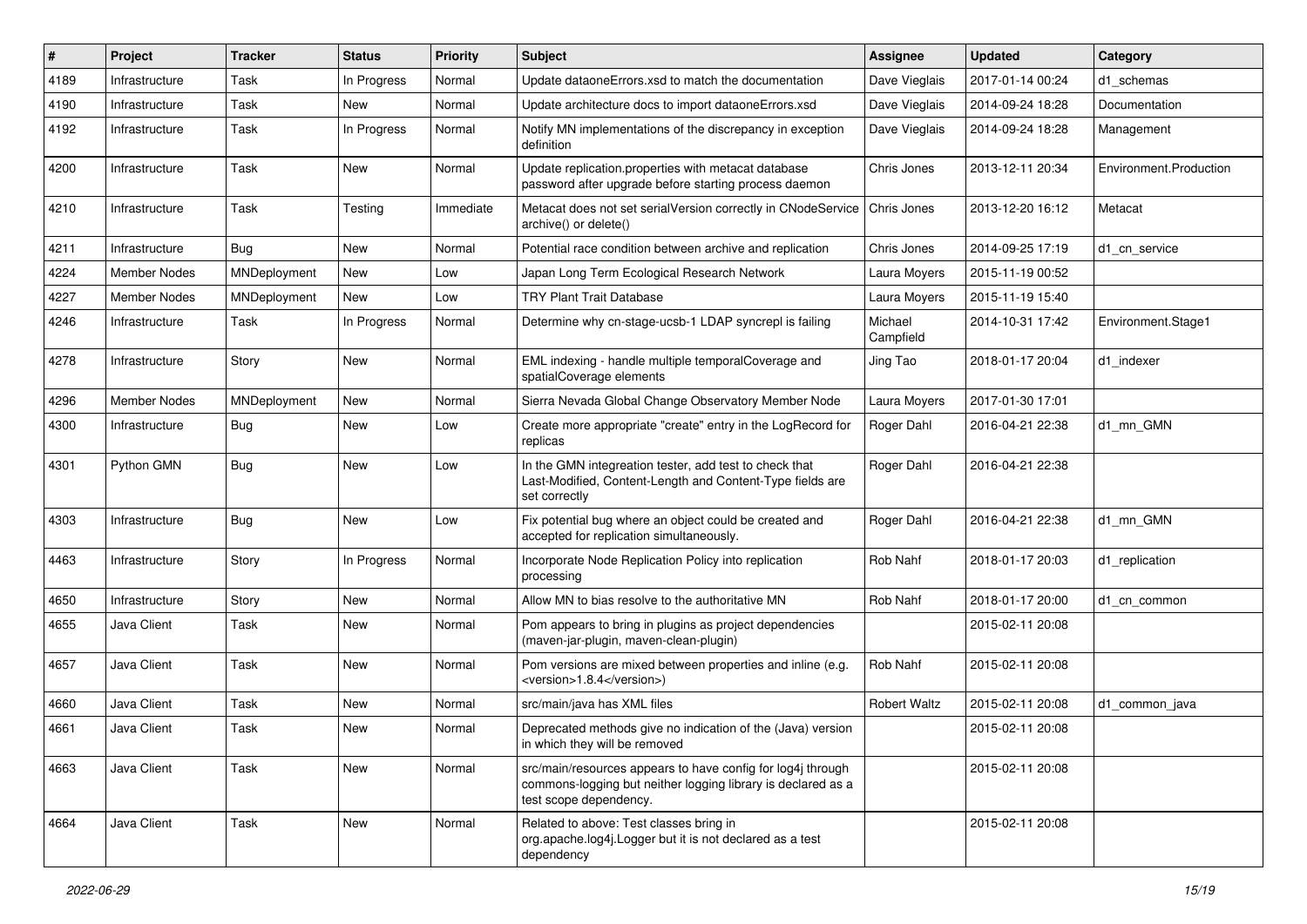| $\#$ | Project             | <b>Tracker</b> | <b>Status</b> | <b>Priority</b> | <b>Subject</b>                                                                                                               | <b>Assignee</b> | <b>Updated</b>   | Category               |
|------|---------------------|----------------|---------------|-----------------|------------------------------------------------------------------------------------------------------------------------------|-----------------|------------------|------------------------|
| 4665 | Java Client         | Task           | New           | Normal          | Tests contain redundant code.                                                                                                |                 | 2015-02-11 20:08 |                        |
| 4666 | Java Client         | Task           | New           | Normal          | All types have the same serialVersionUID (10000000)                                                                          |                 | 2015-02-11 20:08 |                        |
| 4667 | Java Client         | Task           | New           | Normal          | (Important!) No types implement equals or hashcode                                                                           |                 | 2015-02-11 20:08 |                        |
| 4668 | Java Client         | Task           | New           | Normal          | No types implement toString                                                                                                  |                 | 2015-02-11 20:08 |                        |
| 4669 | Java Client         | Task           | New           | Normal          | Regarding the style: A good addition to the types would be<br>some builders, static factories and constructors as applicable |                 | 2015-02-11 20:08 |                        |
| 4670 | Java Client         | Task           | New           | Normal          | Regarding the style: The types are fully mutable with no<br>field validations or constraints.                                |                 | 2015-02-11 20:08 |                        |
| 4671 | Java Client         | Task           | In Progress   | Normal          | suggest updating the following versions:                                                                                     |                 | 2015-02-11 20:08 |                        |
| 4672 | Java Client         | Task           | In Progress   | Normal          | mvn dependencies: analyse shows transitive dependencies:                                                                     |                 | 2015-02-11 20:08 |                        |
| 4673 | Java Client         | Task           | New           | Normal          | Pom has warnings:                                                                                                            |                 | 2015-02-11 20:08 |                        |
| 4674 | Infrastructure      | Bug            | <b>New</b>    | Urgent          | Ask Judith, Mike and Virgina Perez.2.1 to obsolete those pids<br>which contain the white spaces.                             | Jing Tao        | 2017-05-04 18:01 | d1_cn_service          |
| 4675 | Infrastructure      | Task           | New           | Normal          | Administratively delete those pids with the white spaces                                                                     |                 | 2014-09-24 18:09 |                        |
| 4700 | <b>Member Nodes</b> | MNDeployment   | Operational   | Normal          | IARC (International Arctic Research Center) Data Archive                                                                     | Amy Forrester   | 2019-10-08 15:20 |                        |
| 4704 | Infrastructure      | Task           | New           | Normal          | Create a view of MN holdings from a CN perspective                                                                           | Dave Vieglais   | 2014-04-09 15:33 |                        |
| 4711 | Infrastructure      | Task           | <b>New</b>    | Normal          | replace SSL Certs for cn-unm-1.dataone.org                                                                                   |                 | 2014-09-24 18:14 |                        |
| 4712 | Infrastructure      | Task           | <b>New</b>    | Normal          | replace SSL cert for cn-ucsb-1.dataone.org                                                                                   |                 | 2014-09-24 18:14 |                        |
| 4713 | Infrastructure      | Task           | New           | Normal          | replace SSL cert fo cn-orc-1.dataone.org                                                                                     |                 | 2014-09-24 18:14 |                        |
| 4714 | Infrastructure      | Task           | In Progress   | Normal          | Refresh client certificate for MN urn:node:TFRI                                                                              | Chris Jones     | 2014-09-24 18:14 | Environment.Production |
| 4715 | Infrastructure      | Task           | In Progress   | Normal          | Refresh client certificate for urn:node:CLOAKN                                                                               | Chris Jones     | 2014-09-24 18:14 |                        |
| 4716 | Infrastructure      | Task           | In Progress   | Normal          | refresh client certificate for urn:node:DRYAD                                                                                | Chris Jones     | 2014-09-24 18:14 | Environment.Production |
| 4717 | Infrastructure      | Task           | <b>New</b>    | Normal          | refresh client certificate for mn-unm-2.dataone.org                                                                          |                 | 2014-09-24 18:14 |                        |
| 4719 | Infrastructure      | Task           | In Progress   | Normal          | Replace CN client certificate                                                                                                | Chris Jones     | 2014-09-24 18:14 | Environment.Production |
| 4722 | Infrastructure      | Task           | <b>New</b>    | Normal          | Clarify permissions for CN                                                                                                   | Dave Vieglais   | 2014-10-02 17:21 |                        |
| 4723 | Infrastructure      | Task           | <b>New</b>    | Normal          | MN recognition of CN                                                                                                         | Dave Vieglais   | 2014-10-02 17:21 |                        |
| 4730 | Member Nodes        | MNDeployment   | Testing       | Normal          | Global Biodiversity Information Facility                                                                                     | Dave Vieglais   | 2018-09-26 19:45 |                        |
| 5121 | Member Nodes        | Task           | New           | Normal          | Fix DryadDataFile instance documents with no<br>dcterms:creator element                                                      | Chris Jones     | 2014-04-30 19:25 |                        |
| 5122 | <b>Member Nodes</b> | Task           | New           | Normal          | Verify/update information in TFRI's node registration                                                                        | Chris Jones     | 2014-04-18 16:51 |                        |
| 5136 | Infrastructure      | Task           | New           | Normal          | Change DNS seetings on all DataONE VMs                                                                                       | Chris Jones     | 2014-05-08 03:16 | Environment.Production |
| 5137 | Infrastructure      | Task           | New           | Normal          | Fix DataONE CA chain file location in cn-buildout                                                                            | Chris Jones     | 2014-04-25 15:06 | d1 cn buildout         |
| 5141 | Infrastructure      | Story          | In Progress   | Normal          | Describe the mn.updateSystemMetadata behavior in use<br>case document                                                        | Dave Vieglais   | 2018-01-17 19:58 | Documentation          |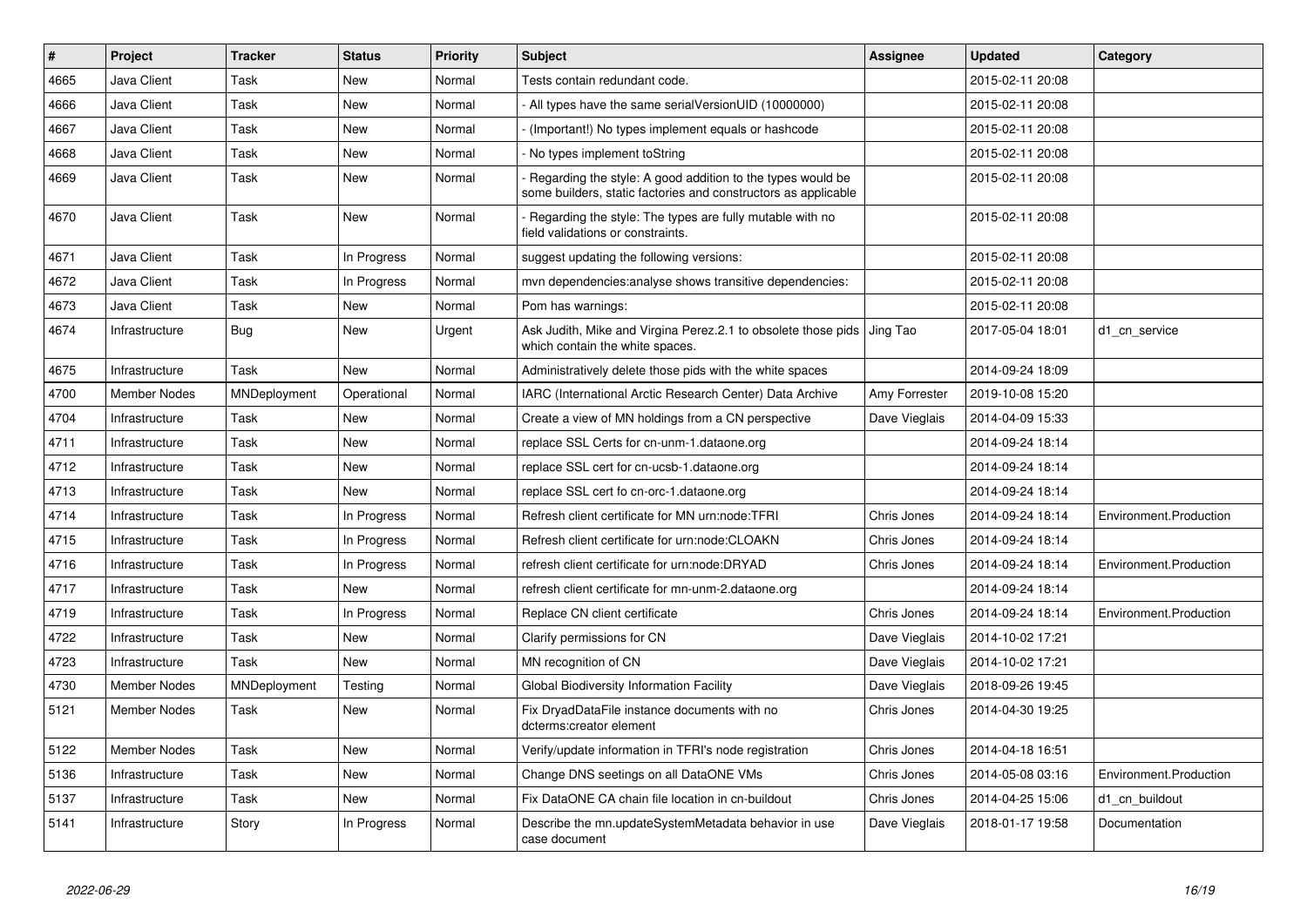| $\sharp$ | Project                 | <b>Tracker</b> | <b>Status</b> | <b>Priority</b> | Subject                                                                     | <b>Assignee</b>      | <b>Updated</b>   | Category               |
|----------|-------------------------|----------------|---------------|-----------------|-----------------------------------------------------------------------------|----------------------|------------------|------------------------|
| 5145     | Infrastructure          | Feature        | New           | Normal          | Consider including cert subject(s) in NotAuthorized<br>exceptions           | Chris Jones          | 2014-09-25 17:44 | d1 cn service          |
| 5313     | Java Client             | Task           | New           | Normal          | enable remote deployment of product packages from Hudson<br>/ Jenkins       | Rob Nahf             | 2015-02-11 20:34 |                        |
| 5321     | Infrastructure          | Bug            | New           | Normal          | Multiple Hazelcast Client connections to same storage<br>instance           | Robert Waltz         | 2016-08-10 20:58 | d1_process_daemon      |
| 5322     | MN Dashboard            | Feature        | <b>New</b>    | Normal          | Add support for right, left keys on dashboard detail pages                  | Skye Roseboom        | 2015-04-29 22:47 |                        |
| 5449     | <b>Member Nodes</b>     | Task           | In Progress   | Normal          | Resolve resource map issues for LTER-Europe                                 | Chris Jones          | 2014-06-20 17:59 |                        |
| 5450     | Member Nodes            | Task           | In Progress   | Normal          | (Waiting for) USC to complete development of MN stack<br>(derived from GMN) | Laura Moyers         | 2018-08-31 15:26 |                        |
| 5451     | Member Nodes            | MNDeployment   | Operational   | Normal          | Cary Institute (via Figshare)                                               | Monica Ihli          | 2019-04-17 21:39 |                        |
| 5453     | <b>Member Nodes</b>     | MNDeployment   | Deferred      | Normal          | Dataverse                                                                   | Laura Moyers         | 2018-07-24 16:41 |                        |
| 5454     | Member Nodes            | Task           | <b>New</b>    | Normal          | Evaluate dataverse poential MN                                              | <b>Bruce Wilson</b>  | 2014-05-29 19:30 |                        |
| 5455     | Member Nodes            | Task           | In Progress   | Normal          | Contact Line Pouchard to re-open discussion about PURL as<br>a potential MN | <b>Bruce Wilson</b>  | 2015-11-19 19:17 |                        |
| 5457     | Member Nodes            | MNDeployment   | New           | Normal          | NSIDC- National Snow and Ice Data Center                                    | <b>Bruce Wilson</b>  | 2018-04-10 19:12 |                        |
| 5468     | <b>Python Libraries</b> | Story          | New           | Low             | Remove dead code from D1 Python stack                                       | Roger Dahl           | 2018-01-17 19:57 |                        |
| 5498     | Infrastructure          | Task           | New           | Normal          | Determine the cause of the Jun2014 cn-orc-1 out of memory<br>issue          | Michael<br>Campfield | 2014-10-31 19:11 | Environment.Production |
| 5515     | MN Dashboard            | Feature        | New           | Normal          | Add number of MNs to overview display                                       | Skye Roseboom        | 2015-04-29 22:48 |                        |
| 5516     | MN Dashboard            | Feature        | <b>New</b>    | Normal          | Date formatting                                                             | Skye Roseboom        | 2015-04-29 22:48 |                        |
| 5531     | Infrastructure          | Task           | Testing       | Normal          | Provide overview of replication process for MN implementors                 | Matthew Jones        | 2014-10-02 17:21 | Documentation          |
| 5582     | Infrastructure          | <b>Bug</b>     | New           | Normal          | xinetd not supported via debian install                                     | <b>Robert Waltz</b>  | 2014-10-02 19:27 | d1 cn buildout         |
| 5739     | <b>CN REST</b>          | Bug            | New           | Normal          | LDAP upgrades fail with purge of dataone-cn-os-core                         | <b>Robert Waltz</b>  | 2015-01-19 23:05 |                        |
| 5833     | Member Nodes            | Story          | In Progress   | Normal          | GBIF: Developing                                                            |                      | 2019-02-19 18:24 |                        |
| 5835     | <b>Member Nodes</b>     | Task           | Ready         | Normal          | <b>GBIF: Local Testing</b>                                                  | Rob Nahf             | 2019-01-24 16:53 |                        |
| 5836     | Member Nodes            | Task           | Testing       | Normal          | GBIF: Verify that MN passes the Web Tester                                  | Rob Nahf             | 2018-09-26 19:57 |                        |
| 5838     | <b>Member Nodes</b>     | Story          | New           | Normal          | <b>GBIF: Testing</b>                                                        |                      | 2019-01-28 14:39 |                        |
| 5839     | Member Nodes            | Task           | New           | Normal          | GBIF: Registration in environment                                           |                      | 2016-07-02 12:45 |                        |
| 5841     | <b>Member Nodes</b>     | Task           | New           | Normal          | <b>GBIF: SSL Certificates</b>                                               |                      | 2019-01-28 14:40 |                        |
| 5848     | Member Nodes            | Task           | New           | Normal          | GBIF: Synchronization                                                       |                      | 2016-07-02 12:45 |                        |
| 5849     | Member Nodes            | Task           | New           | Normal          | GBIF: Set up synchronization of the MN                                      |                      | 2016-07-02 12:45 |                        |
| 5850     | Member Nodes            | Task           | New           | Normal          | <b>GBIF: Content Review</b>                                                 |                      | 2016-07-02 12:45 |                        |
| 5851     | Member Nodes            | Task           | New           | Normal          | <b>GBIF: Verify Science Data</b>                                            |                      | 2016-07-02 12:45 |                        |
| 5852     | Member Nodes            | Task           | New           | Normal          | GBIF: Verify Science Data content                                           |                      | 2016-07-02 12:45 |                        |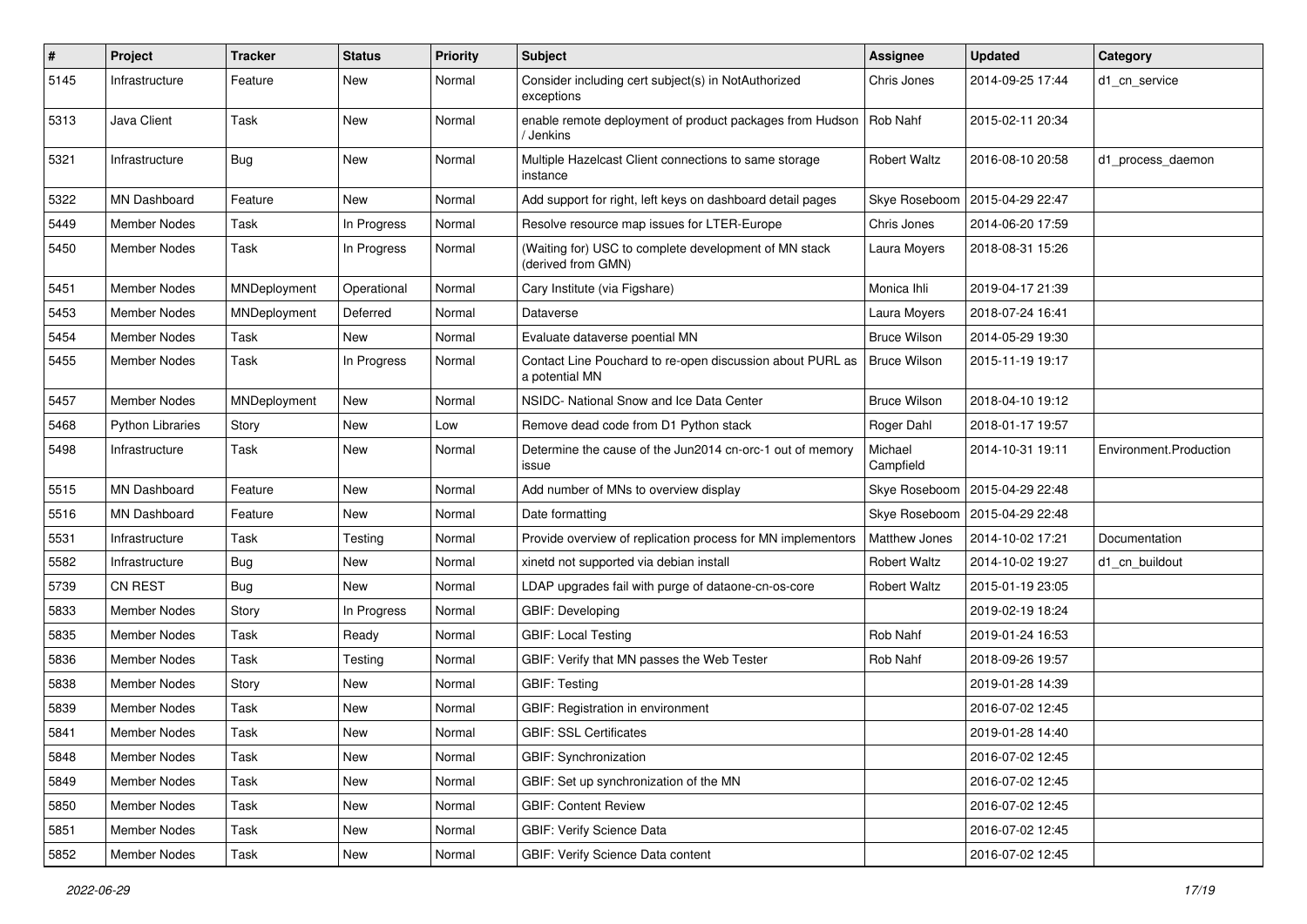| $\vert$ # | Project             | <b>Tracker</b> | <b>Status</b> | <b>Priority</b> | Subject                                                                                | <b>Assignee</b> | <b>Updated</b>   | Category |
|-----------|---------------------|----------------|---------------|-----------------|----------------------------------------------------------------------------------------|-----------------|------------------|----------|
| 5853      | <b>Member Nodes</b> | Task           | <b>New</b>    | Normal          | GBIF: Verify that the Science Data is returned with the<br>correct HTTP Content-Type   |                 | 2016-07-02 12:45 |          |
| 5854      | <b>Member Nodes</b> | Task           | <b>New</b>    | Normal          | GBIF: Verify Science Metadata                                                          |                 | 2016-07-02 12:45 |          |
| 5855      | <b>Member Nodes</b> | Task           | <b>New</b>    | Normal          | <b>GBIF: Verify Science Metadata content</b>                                           |                 | 2016-07-02 12:45 |          |
| 5856      | <b>Member Nodes</b> | Task           | New           | Normal          | GBIF: Verify Science Metadata is returned with the correct<br><b>HTTP Content-Type</b> |                 | 2016-07-02 12:45 |          |
| 5857      | <b>Member Nodes</b> | Task           | <b>New</b>    | Normal          | GBIF: Verify that the Science Metadata is correctly<br>processed by CNs                |                 | 2016-07-02 12:45 |          |
| 5858      | <b>Member Nodes</b> | Task           | <b>New</b>    | Normal          | <b>GBIF: Verify Resource Maps</b>                                                      |                 | 2016-07-02 12:45 |          |
| 5859      | <b>Member Nodes</b> | Task           | <b>New</b>    | Normal          | GBIF: Verify Resource Map content                                                      |                 | 2016-07-02 12:45 |          |
| 5860      | <b>Member Nodes</b> | Task           | <b>New</b>    | Normal          | GBIF: Verify Resource Map is returned with the correct HTTP<br>Content-Type            |                 | 2016-07-02 12:45 |          |
| 5861      | <b>Member Nodes</b> | Task           | <b>New</b>    | Normal          | GBIF: Verify that Resource Maps are correctly processed by<br>CNs.                     |                 | 2016-07-02 12:45 |          |
| 5865      | <b>Member Nodes</b> | Task           | <b>New</b>    | Normal          | GBIF: Log record access                                                                |                 | 2016-07-02 12:45 |          |
| 5867      | <b>Member Nodes</b> | Story          | <b>New</b>    | Normal          | GBIF: Registration in Production environment                                           |                 | 2019-01-24 17:08 |          |
| 5869      | <b>Member Nodes</b> | Task           | <b>New</b>    | Normal          | <b>GBIF: SSL Certificates</b>                                                          |                 | 2016-07-02 12:45 |          |
| 5870      | <b>Member Nodes</b> | Task           | <b>New</b>    | Normal          | GBIF: Generate client certificate.                                                     |                 | 2016-07-02 12:45 |          |
| 5871      | Member Nodes        | Task           | New           | Normal          | GBIF: Verify successful installation of client side certificate                        |                 | 2016-07-02 12:45 |          |
| 5872      | Member Nodes        | Task           | New           | Normal          | GBIF: Verify successful installation of server side certificate                        |                 | 2016-07-02 12:45 |          |
| 5873      | <b>Member Nodes</b> | Task           | <b>New</b>    | Normal          | <b>GBIF: Register MN</b>                                                               |                 | 2016-07-02 12:45 |          |
| 5874      | <b>Member Nodes</b> | Task           | New           | Normal          | GBIF: Set up Node document                                                             |                 | 2016-07-02 12:45 |          |
| 5875      | Member Nodes        | Task           | New           | Normal          | GBIF: Set the node status to approved (start synchronization)                          |                 | 2016-07-02 12:45 |          |
| 5876      | <b>Member Nodes</b> | Task           | <b>New</b>    | Normal          | GBIF: Synchronization                                                                  |                 | 2016-07-02 12:45 |          |
| 5877      | Member Nodes        | Task           | New           | Normal          | GBIF: Set up synchronization of the MN                                                 |                 | 2016-07-02 12:45 |          |
| 5878      | <b>Member Nodes</b> | Task           | <b>New</b>    | Normal          | <b>GBIF: Content Review</b>                                                            |                 | 2016-07-02 12:45 |          |
| 5879      | <b>Member Nodes</b> | Task           | <b>New</b>    | Normal          | GBIF: Verify Science Data                                                              |                 | 2016-07-02 12:45 |          |
| 5880      | <b>Member Nodes</b> | Task           | <b>New</b>    | Normal          | <b>GBIF: Verify Science Data content</b>                                               |                 | 2016-07-02 12:45 |          |
| 5881      | Member Nodes        | Task           | <b>New</b>    | Normal          | GBIF: Verify that the Science Data is returned with the<br>correct HTTP Content-Type   |                 | 2016-07-02 12:45 |          |
| 5882      | <b>Member Nodes</b> | Task           | <b>New</b>    | Normal          | GBIF: Verify Science Metadata                                                          |                 | 2016-07-02 12:45 |          |
| 5883      | Member Nodes        | Task           | <b>New</b>    | Normal          | GBIF: Verify Science Metadata content                                                  |                 | 2016-07-02 12:45 |          |